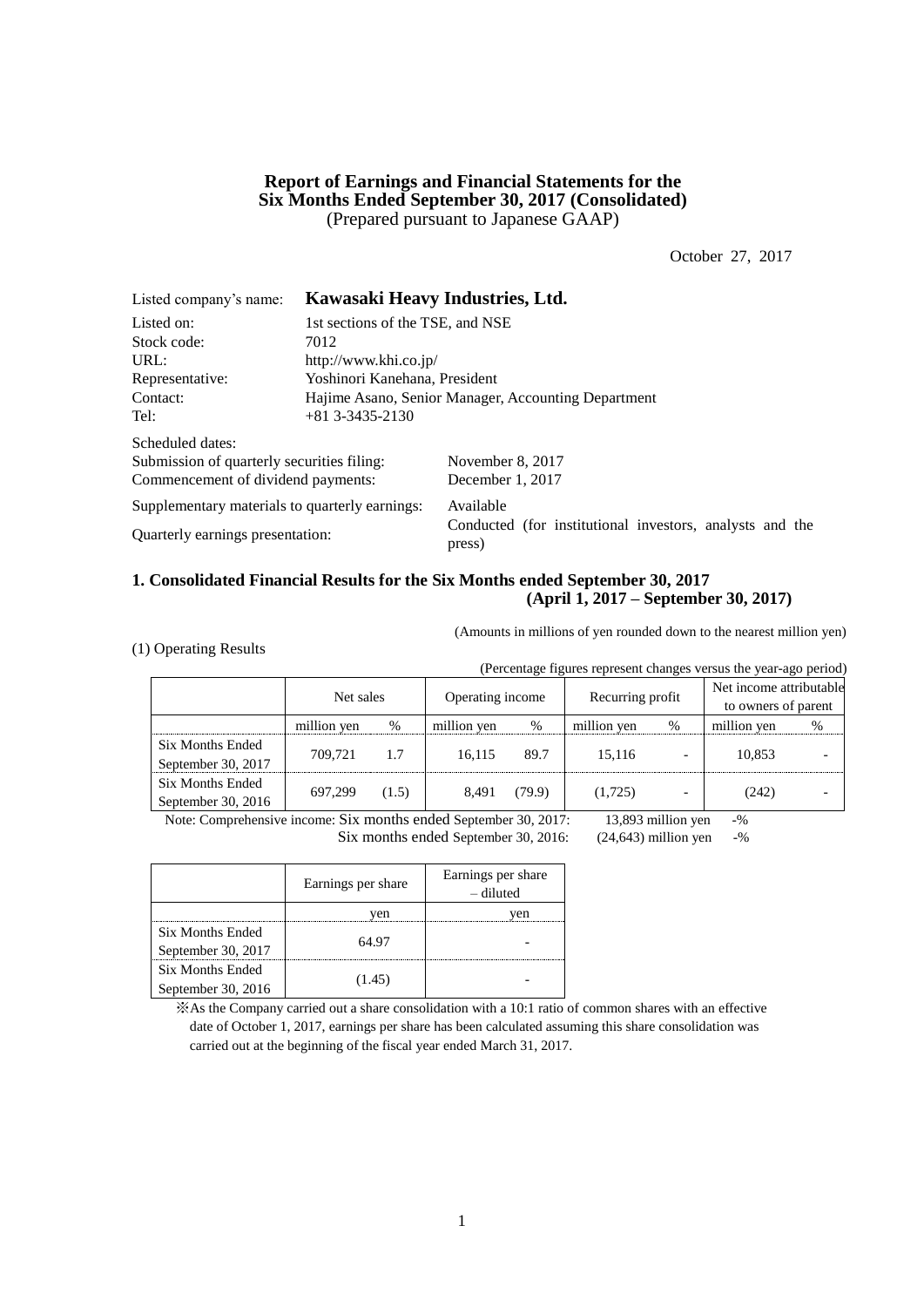#### (2) Financial Condition

|                    | Total assets | Net assets  | Equity ratio |
|--------------------|--------------|-------------|--------------|
|                    | million yen  | million yen |              |
| September 30, 2017 | 1,795,393    | 456,251     | 24.6         |
| March 31, 2017     | 1,687,363    | 451,327     | 25.9         |

Note: Shareholders' equity: September 30, 2017: 441,746 million yen

March 31, 2017: 437,247 million yen

### **2. Dividends**

|                                          | Dividend per share |               |              |               |           |  |  |  |
|------------------------------------------|--------------------|---------------|--------------|---------------|-----------|--|--|--|
|                                          | End of first       | End of second | End of third | End of fiscal |           |  |  |  |
| Record date or term                      | quarter            | quarter       | quarter      | vear          | Full year |  |  |  |
|                                          | yen                | yen           | yen          | yen           | yen       |  |  |  |
| Year ended<br>March 31, 2017             |                    | 4.00          |              | 2.00          | 6.00      |  |  |  |
| Year ending<br>March 31, 2018            |                    | 3.00          |              |               |           |  |  |  |
| Year ending March<br>31, 2018 (forecast) |                    |               |              | 30.00         |           |  |  |  |

Note: Revisions to the most recently announced dividend forecast: None

※The Company conducted a share consolidation with a 10:1 ratio of common shares, with an effective date of October 1, 2017. The expected dividend per share as of March 31, 2018 factoring in the impact of the share consolidation is shown. The total annual dividend for the fiscal year ending March 31, 2018 is denoted with the "-".mark. If the share consolidation was excluded from consideration, the expected dividend per share as of March 31, 2018 would be ¥3 per share, and the total annual dividend for the fiscal year ending March 31, 2018 would be ¥6 per share.

## **3. Forecast of Consolidated Earnings for the Year Ending March 31, 2018 (April 1, 2017 – March 31, 2018)**

| (Percentage figures represent changes versus the year-ago period) |  |
|-------------------------------------------------------------------|--|
|                                                                   |  |

|           |             |     |                  |      |                  |      | Net income             |      | Earnings per |
|-----------|-------------|-----|------------------|------|------------------|------|------------------------|------|--------------|
|           | Net sales   |     | Operating income |      | Recurring profit |      | attributable to owners |      | share        |
|           |             |     |                  |      |                  |      | of parent              |      |              |
|           | million yen | %   | million yen      | %    | million yen      | $\%$ | million yen            | %    | ven          |
| Full year | 1,590,000   | 4.6 | 62,000           | 34.8 | 55,500           | 51.3 | 38,000                 | 45.0 | 227.47       |

Note: Revisions to the most recently announced earnings forecast: Yes

※As the Company carried out a share consolidation with a 10:1 ratio of common shares with an effective date of October 1, 2017, the calculation of earnings per share factors the impact of this share consolidation in consideration.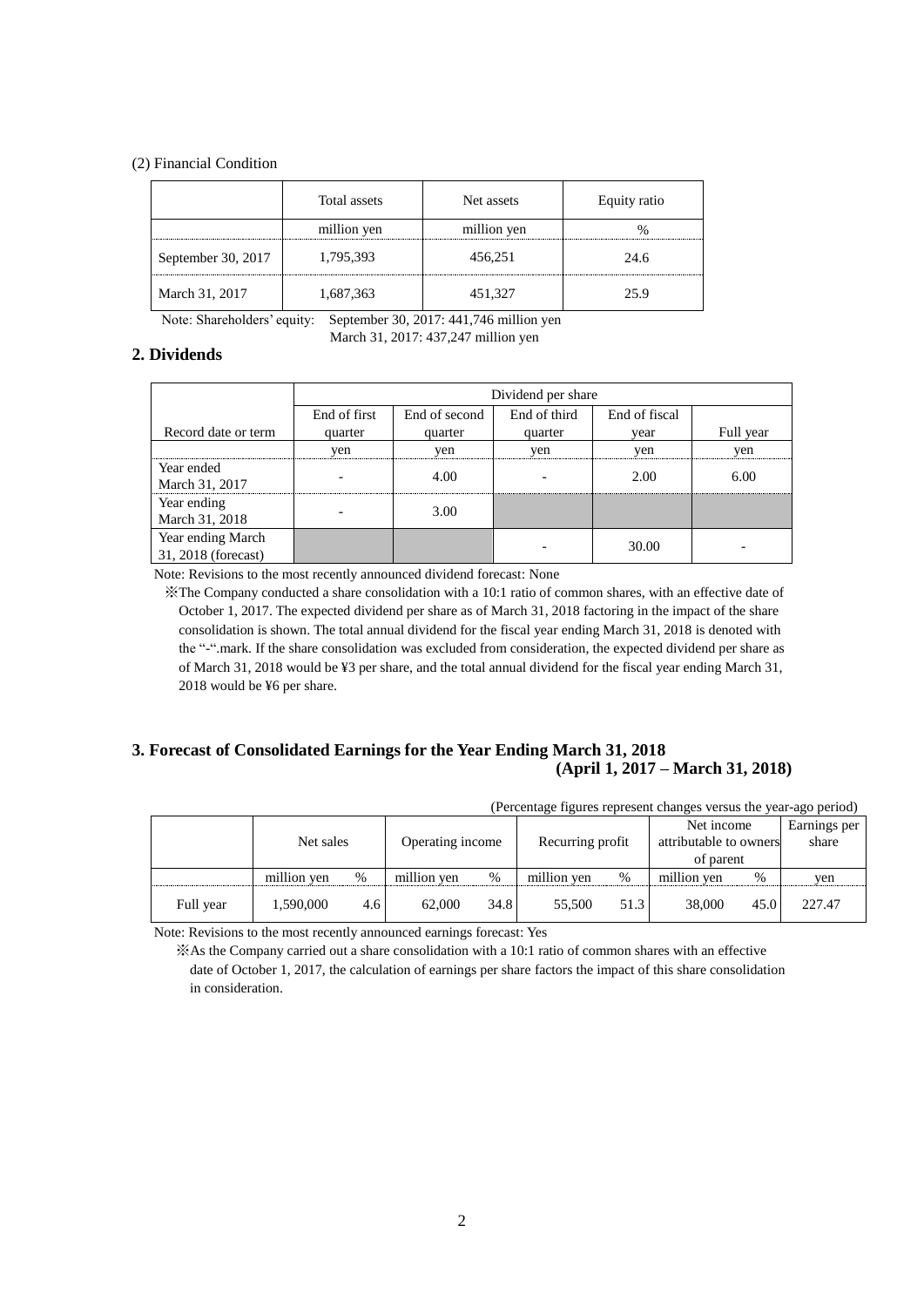#### **Notes**

1) Changes affecting the status of material subsidiaries (scope of consolidation): None

- 2) Accounting procedures specific to preparation of quarterly consolidated financial statements: Yes \*For further details, see "2. Consolidated Financial Statements (4) Notes on financial statements" on page 15 in the Accompanying Materials.
- 3) Changes in accounting policies, changes in accounting estimates, and correction of errors
	- (1) Changes in accounting policies in accord with revisions to accounting standards: None
	- (2) Changes in accounting policies other than (1): None
	- (3) Changes in accounting estimates: None
	- (4) Correction of errors: None
- 4) Number of shares issued and outstanding (common stock)

|                     | (1) Number of shares issued as of period-end (including treasury stock) |
|---------------------|-------------------------------------------------------------------------|
| September 30, 2017: | 167,080,532 shares                                                      |
| March 31, 2017:     | 167,080,532 shares                                                      |

- (2) Number of shares held in treasury as of period-end September 30, 2017: 26,942 shares March 31, 2017: 25,910 shares
- (3) Average number of shares during respective periods Six months ended September 30, 2017: 167,054,136 shares Six months ended September 30, 2016: 167,057,007 shares
	- ※As the Company carried out a share consolidation with a 10:1 ratio of common shares with an effective date of October 1, 2017, the number of shares issued as of period-end, the number of shares held in treasury as of period-end, and the average number of shares during respective periods have been calculated assuming that this share consolidation was carried out at the beginning of the fiscal year ended March 31, 2017.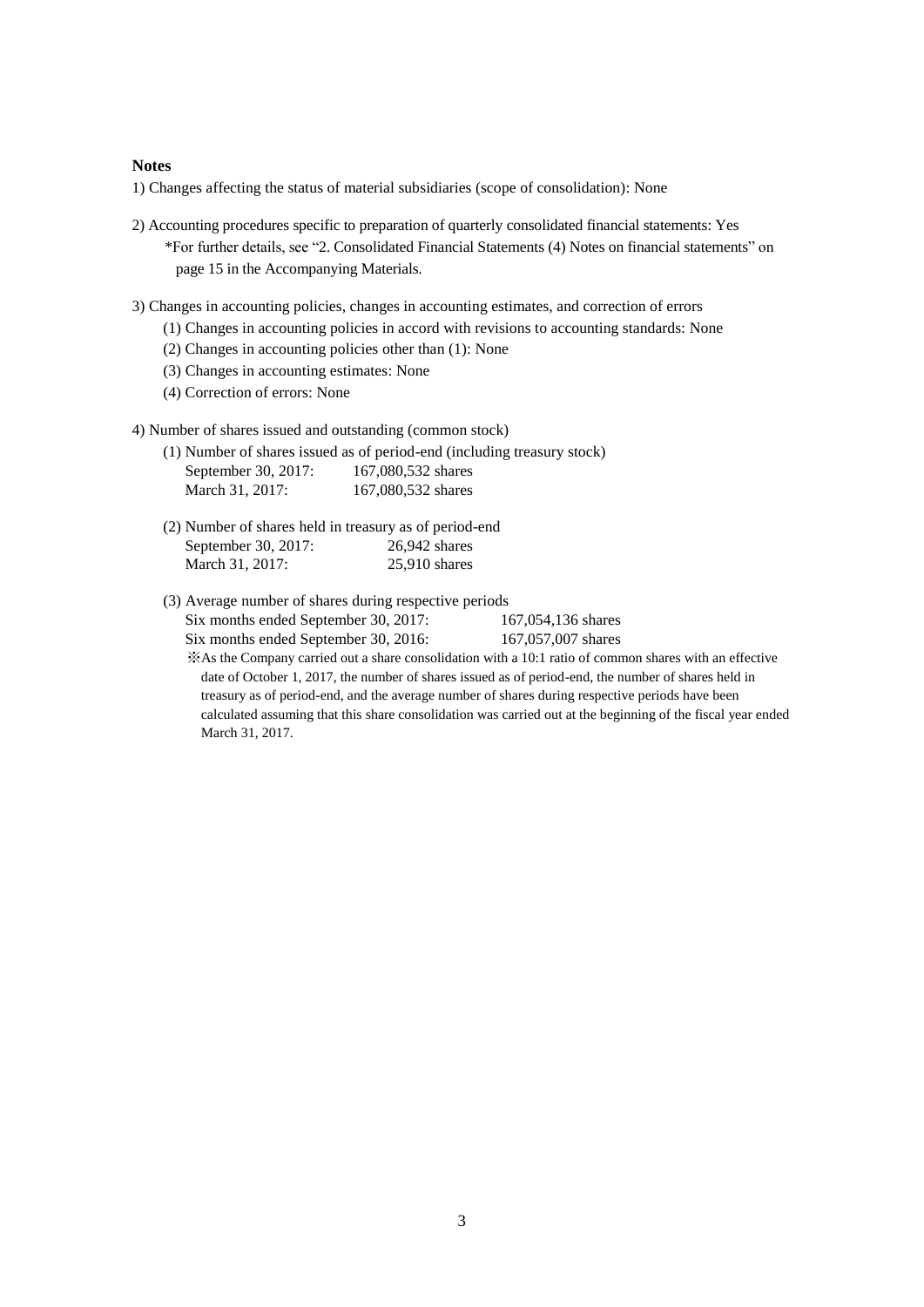# **The quarterly report of earnings and financial statements is exempted from quarterly review procedures based on the Financial Instruments and Exchange act.**

### **Appropriate Use of Financial Forecasts and Other Important Matters**

### *Forward-Looking Statements*

These materials contain various forward-looking statements and other forecasts regarding performance and other matters. Such statements are based on information available at the time of their preparation, and do not mean that the Company promises to achieve these figures. Actual results may differ from those expressed or implied by forward-looking statements due to a range of factors. For assumptions underlying earnings forecasts and other information regarding the use of such forecasts, refer to "1. Qualitative Information and Financial Statements (3) Consolidated earnings outlook" on page 10 in the Accompanying Materials.

### *How to Obtain Supplementary Briefing Material on Quarterly Financial Results and Details of the Quarterly Financial Results Briefing*

The Company plans to conduct a briefing for institutional investors, analysts and the press on Friday October 27, 2017, and to post the briefing material on quarterly financial results to be used for the briefing on TDnet and the Company's website simultaneously with the announcement of financial results.

#### *Dividend and earnings forecasts after share consolidation*

At the 194th Ordinary General Meeting of Shareholders held on June 28, 2017, the shareholders approved the share consolidation, and effective October 1, 2017, every 10 common shares issued by the Company was consolidated into 1 share. Both the fiscal year-end dividend forecast and earnings per share in the full-year consolidated earnings forecasts for the fiscal year ending March 31, 2018, factor in this share consolidation.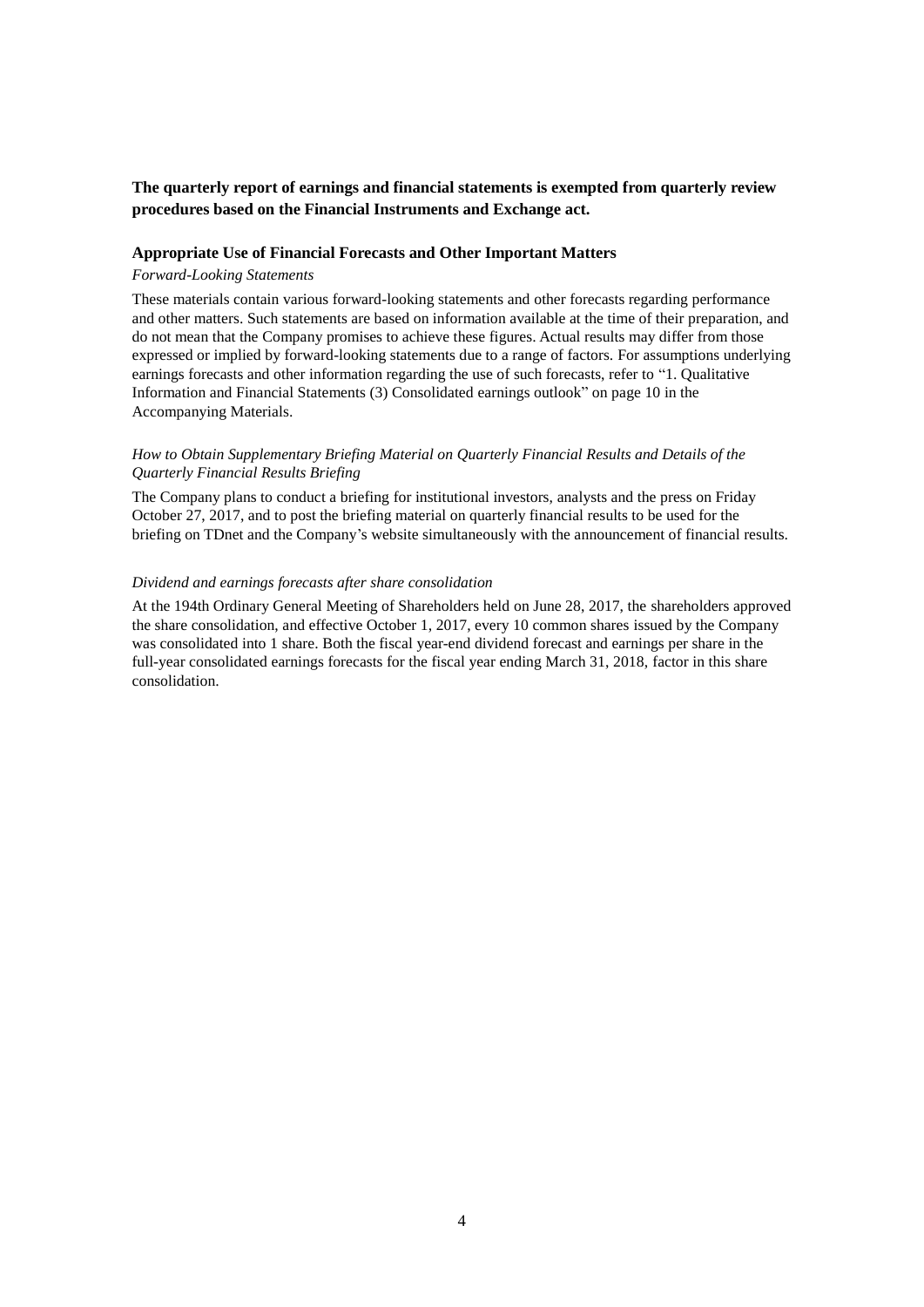# **Accompanying Materials – Contents**

|     | 1. Qualitative Information and Financial Statements                                            | 6  |
|-----|------------------------------------------------------------------------------------------------|----|
|     | (1) Consolidated operating results                                                             | 6  |
|     | (2) Consolidated financial position                                                            | 9  |
|     | (3) Consolidated earnings outlook                                                              | 10 |
|     | 2. Consolidated Financial Statements                                                           | 11 |
|     | (1) Consolidated balance sheets                                                                | 11 |
|     | (2) Consolidated statements of income and comprehensive income                                 | 13 |
|     | (3) Consolidated cash flow statements                                                          | 14 |
|     | (4) Notes on financial statements                                                              | 15 |
|     | (Notes on the going-concern assumption)                                                        | 15 |
|     | (Notes on significant changes in the amount of shareholders' equity)                           | 15 |
|     | (Accounting procedures specific to preparation of quarterly consolidated financial statements) | 15 |
|     | (Related to consolidated statements of income)                                                 | 15 |
|     | (Segment information)                                                                          | 16 |
|     | 3. Supplementary Information                                                                   | 17 |
| (1) | Orders and sales (consolidated)                                                                | 17 |
| (2) | Net sales by geographic area (consolidated)                                                    | 18 |
| (3) | Supplementary information on earnings forecasts for the fiscal year ending March 31, 2018      | 19 |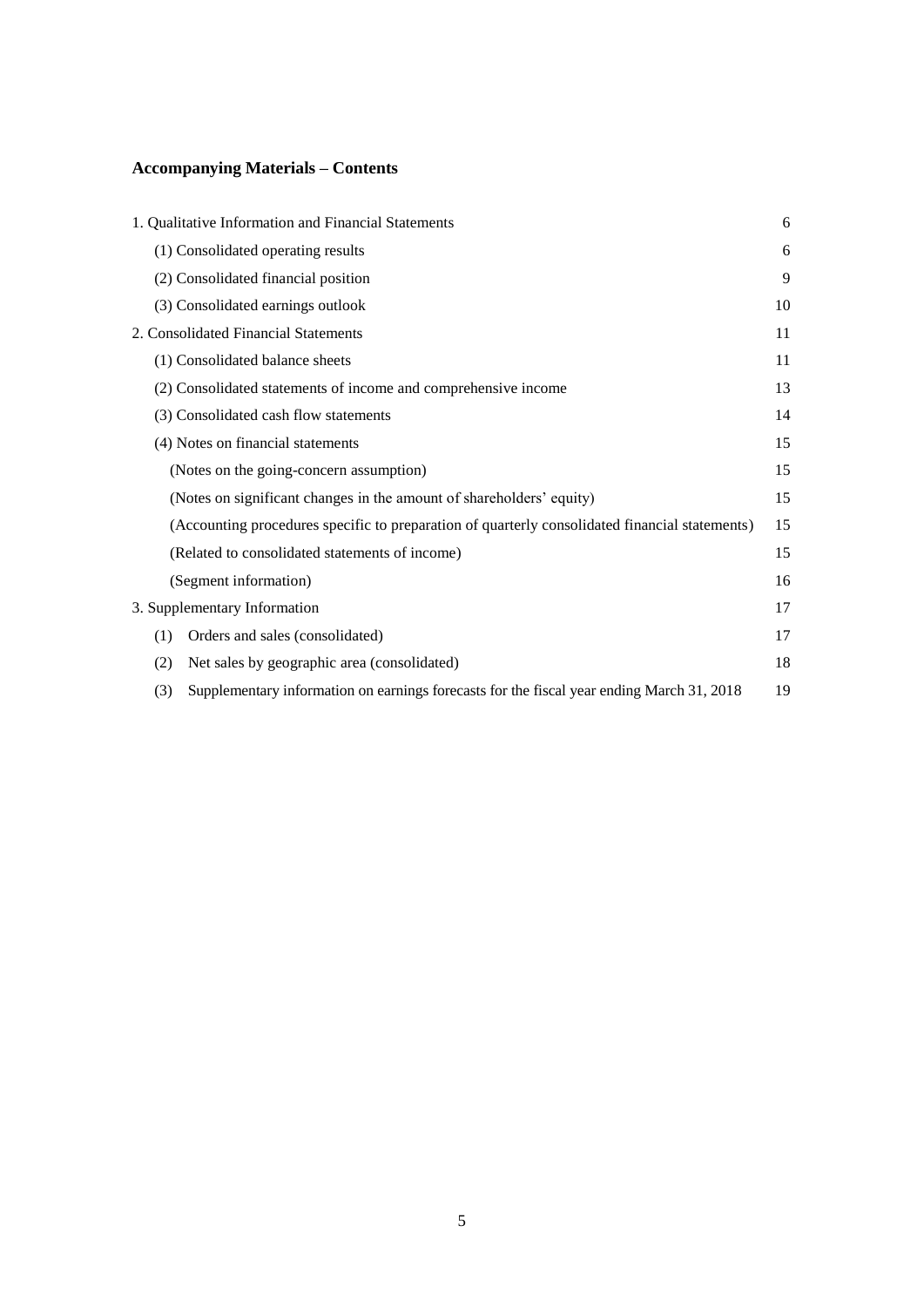#### **1. Qualitative Information and Financial Statements**

#### **(1) Consolidated operating results**

In the first six months of the fiscal year ending March 31, 2018, despite modest growth centered on the U.S., where the real economy remains strong, the global economy was relatively lacking in vigor overall due to languishing crude oil prices, the economic slowdown in emerging countries and resource-rich countries, as well as other factors. In addition, uncertainty about future prospects for the real economy persists, including turmoil in international financial markets due to Brexit, concerns about an expansion of protectionist policies, and other factors. Going forward, these risks with the potential to drag down the global economy must continue to be watched.

The Japanese economy has been recovering modestly, due to the impacts of the moderate turnaround in personal consumption, the pickup in capital investment, and other factors. Going forward, the economy is expected to grow modestly overall due to steady improvements in the income and employment environments, but there is a possibility that economic policies enacted by countries around the world, especially the U.S., and geopolitical risks on the Korean Peninsula and in other regions, could result in both rapid and significant fluctuations in foreign exchange rates. As a result, foreign exchange rates must continue to be watched carefully.

Amid such an operating environment, the Group's orders received in the fiscal first half increased versus the same period of the previous fiscal year, mainly in the Aerospace, Precision Machinery and Plant & Infrastructure segments. Net sales in the fiscal first half rose slightly overall versus the same period of the previous fiscal year, due to the increase in sales in the Precision Machinery and Gas Turbine & Machinery segments, as well as the decline in sales in the Plant & Infrastructure segment, along with other factors. Operating income, recurring profit, and net income attributable to owners of parent all increased compared to the same period of the previous fiscal year, due to the increase in profit in the Precision Machinery segment, the improvement in the Ship & Offshore Structure segment, and other factors.

As a result, consolidated orders received increased ¥128.4 billion versus the same period of the previous fiscal year to ¥666.9 billion, consolidated sales increased ¥12.4 billion year on year to ¥709.7 billion, operating income increased ¥7.6 billion to ¥16.1 billion, recurring profit rose ¥16.8 billion in comparison to the same period of the previous fiscal year to ¥15.1 billion, while net income attributable to owners of parent improved ¥11.0 billion to ¥10.8 billion.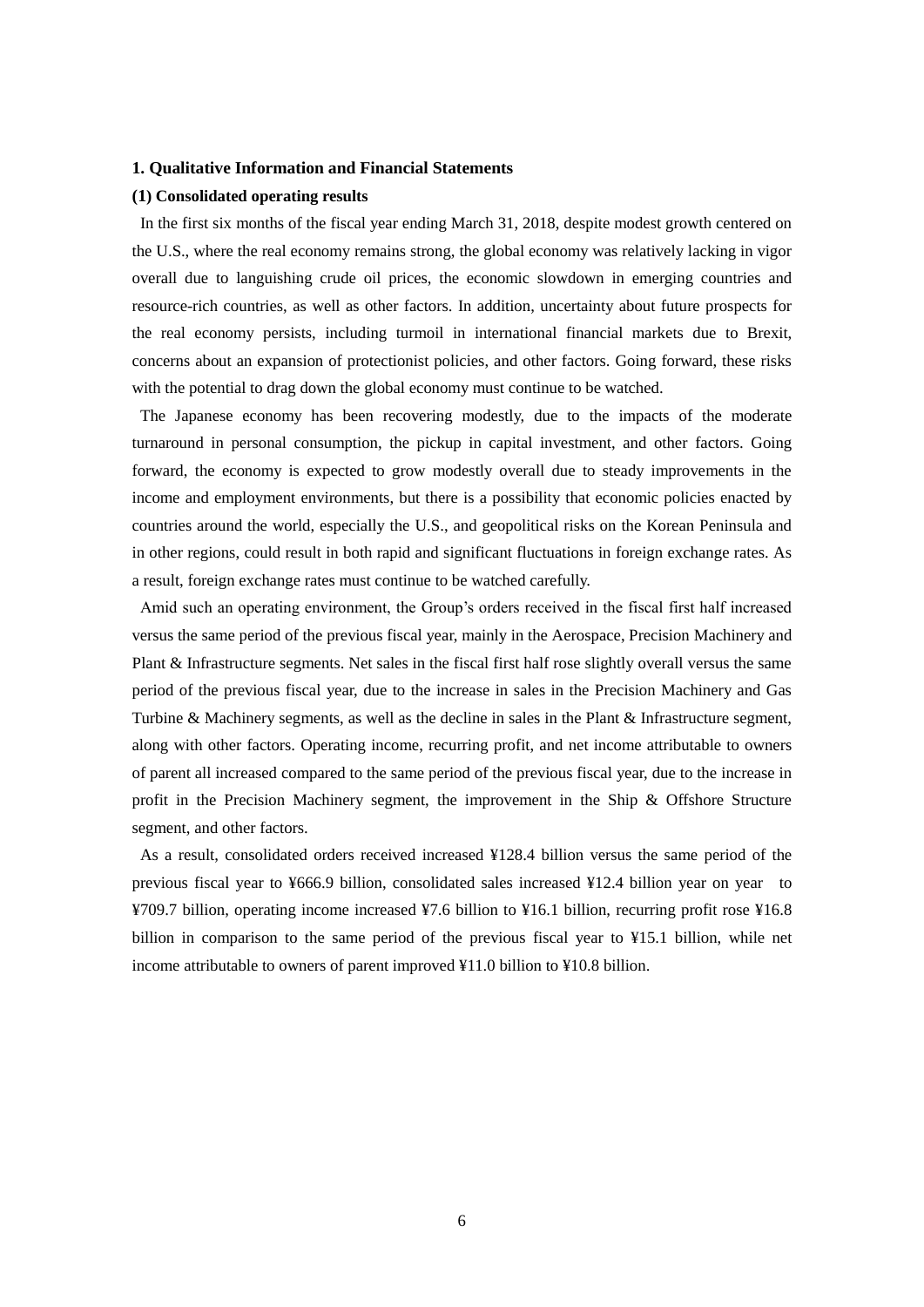Consolidated operating performance in the first half of fiscal year is summarized by segment below.

### **Segment Information**

Segment net sales, operating income, and orders received (billion yen)

|                      | Six months ended September 30          |           |       |                  |                          |           |                          | Orders received |         |  |
|----------------------|----------------------------------------|-----------|-------|------------------|--------------------------|-----------|--------------------------|-----------------|---------|--|
|                      | 2016(A)<br>2017(B)<br>Change $(B - A)$ |           |       | Six months ended |                          |           |                          |                 |         |  |
|                      |                                        |           |       |                  |                          |           |                          | September 30    |         |  |
|                      | <b>Net</b>                             | Operating | Net   | Operating        | <b>Net</b>               | Operating | 2016                     | 2017            | Change  |  |
|                      | sales                                  | income    | sales | income           | sales                    | income    | (A)                      | (B)             | $(B-A)$ |  |
| Ship & Offshore      |                                        |           |       |                  |                          |           |                          |                 |         |  |
| Structure            | 51.6                                   | (16.4)    | 45.0  | (5.1)            | (6.5)                    | 11.2      | 8.6                      | 16.3            | 7.7     |  |
| <b>Rolling Stock</b> | 62.3                                   | (0.6)     | 63.6  | (0.9)            | 1.3                      | (0.2)     | 57.7                     | 68.4            | 10.6    |  |
| Aerospace            | 168.9                                  | 20.1      | 168.5 | 11.7             | (0.4)                    | (8.3)     | 98.9                     | 151.3           | 52.4    |  |
| Gas Turbine &        |                                        |           |       |                  |                          |           |                          |                 |         |  |
| Machinery            | 106.6                                  | 2.9       | 116.2 | 4.3              | 9.5                      | 13        | 102.6                    | 109.4           | 6.8     |  |
| Plant &              |                                        |           |       |                  |                          |           |                          |                 |         |  |
| Infrastructure       | 78.5                                   | 1.7       | 53.7  | (0.2)            | (24.8)                   | (1.9)     | 34.3                     | 53.6            | 19.2    |  |
| Motorcycle &         |                                        |           |       |                  |                          |           |                          |                 |         |  |
| Engine               | 128.5                                  | (2.4)     | 136.9 | (2.0)            | 8.4                      | 0.3       | 128.5                    | 136.9           | 8.4     |  |
| Precision            |                                        |           |       |                  |                          |           |                          |                 |         |  |
| Machinery            | 65.7                                   | 3.9       | 86.9  | 9.0              | 21.2                     | 5.1       | 71.4                     | 92.4            | 21.0    |  |
| Other                | 34.9                                   | 1.3       | 38.5  | 1.4              | 3.6                      | 0.0       | 36.2                     | 38.2            | 2.0     |  |
| Adjustments          | $\overline{\phantom{a}}$               | (2.0)     |       | (2.1)            | $\overline{\phantom{0}}$ | (0.0)     | $\overline{\phantom{a}}$ |                 |         |  |
| Total                | 697.2                                  | 8.4       | 709.7 | 16.1             | 12.4                     | 7.6       | 538.4                    | 666.9           | 128.4   |  |

Notes: 1. Net sales include only sales to external customers.

2. The Motorcycle & Engine segment's orders received are equal to its net sales as production is based mainly on estimated demand.

### **Ship & Offshore Structure**

Consolidated orders received increased ¥7.7 billion year on year to ¥16.3 billion, due to orders received for LPG carriers and Kawasaki JETFOIL.

Consolidated net sales fell ¥6.5 billion year on year to ¥45.0 billion, due to a decline in the volume of vessel repair work.

Consolidated operating loss was ¥5.1 billion, a ¥11.2 billion improvement from the same period of the previous fiscal year, when additional allowance for doubtful receivables was posted and there was an increase in provision for losses on construction contracts.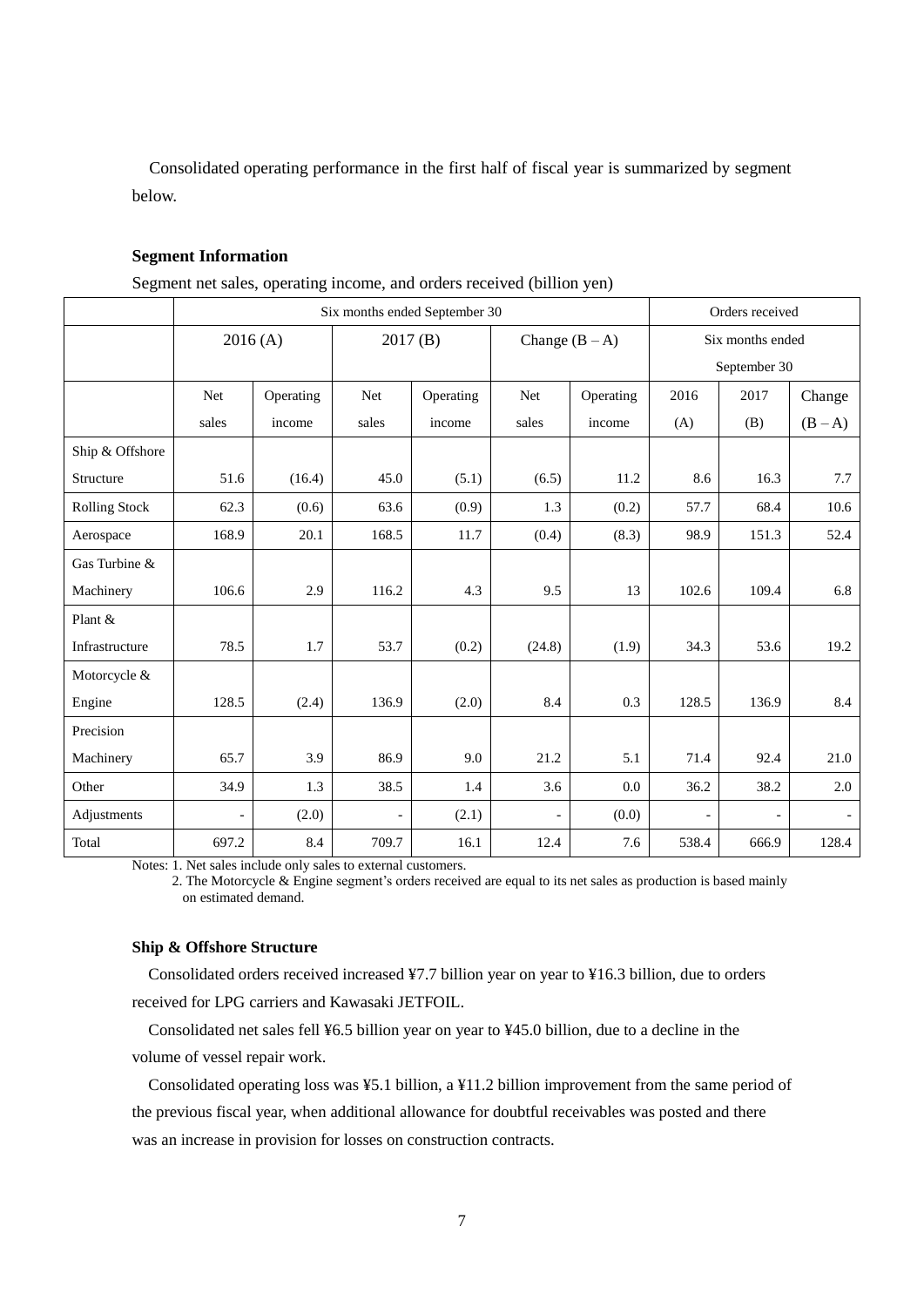#### **Rolling Stock**

Consolidated orders received increased ¥10.6 billion versus the same period of the previous fiscal year, when rolling stock for a domestic subway and other orders were received, to ¥68.4 billion, due to an order received for rolling stock for a high-speed railway (MRT) in Bangladesh.

Consolidated net sales increased ¥1.3 billion year on year to ¥63.6 billion, due to the increase in the domestic market, despite a decline in Asia, including Singapore and other factors.

Consolidated operating income fell ¥0.2 billion year on year to an operating loss of ¥0.9 billion, due to the decline in profitable projects, and other factors.

#### **Aerospace**

Consolidated orders received increased ¥52.4 billion year on year to ¥151.3 billion, due to the increase in orders received from the Ministry of Defense, and other factors.

Consolidated net sales fell ¥0.4 billion year on year to ¥168.5 billion, due to the decline in sales of component parts for commercial aircraft and other factors, despite the increase in sales to the Ministry of Defense.

Consolidated operating income fell ¥8.3 billion year on year to ¥11.7 billion, due to the decline in profitability of component parts for commercial aircraft, and other factors.

### **Gas Turbine & Machinery**

Consolidated orders received increased ¥6.8 billion year on year to ¥109.4 billion, due to the increase in natural gas compression modules, and other factors.

Consolidated net sales increased ¥9.5 billion year on year to ¥116.2 billion, due to the increase in component parts of aircraft engines, and other factors.

Consolidated operating income increased ¥1.3 billion year on year to ¥4.3 billion, due to the increase in sales.

#### **Plant & Infrastructure**

Consolidated orders received increased ¥19.2 billion year on year to ¥53.6 billion, due to the increase in waste treatment facility operations, and other factors.

Consolidated net sales fell ¥24.8 billion year on year to ¥53.7 billion, due to the decline in construction work volume on a chemical plant for an overseas market, and other factors.

Consolidated operating income fell ¥1.9 billion year on year to an operating loss of ¥0.2 billion, due to the decrease in sales.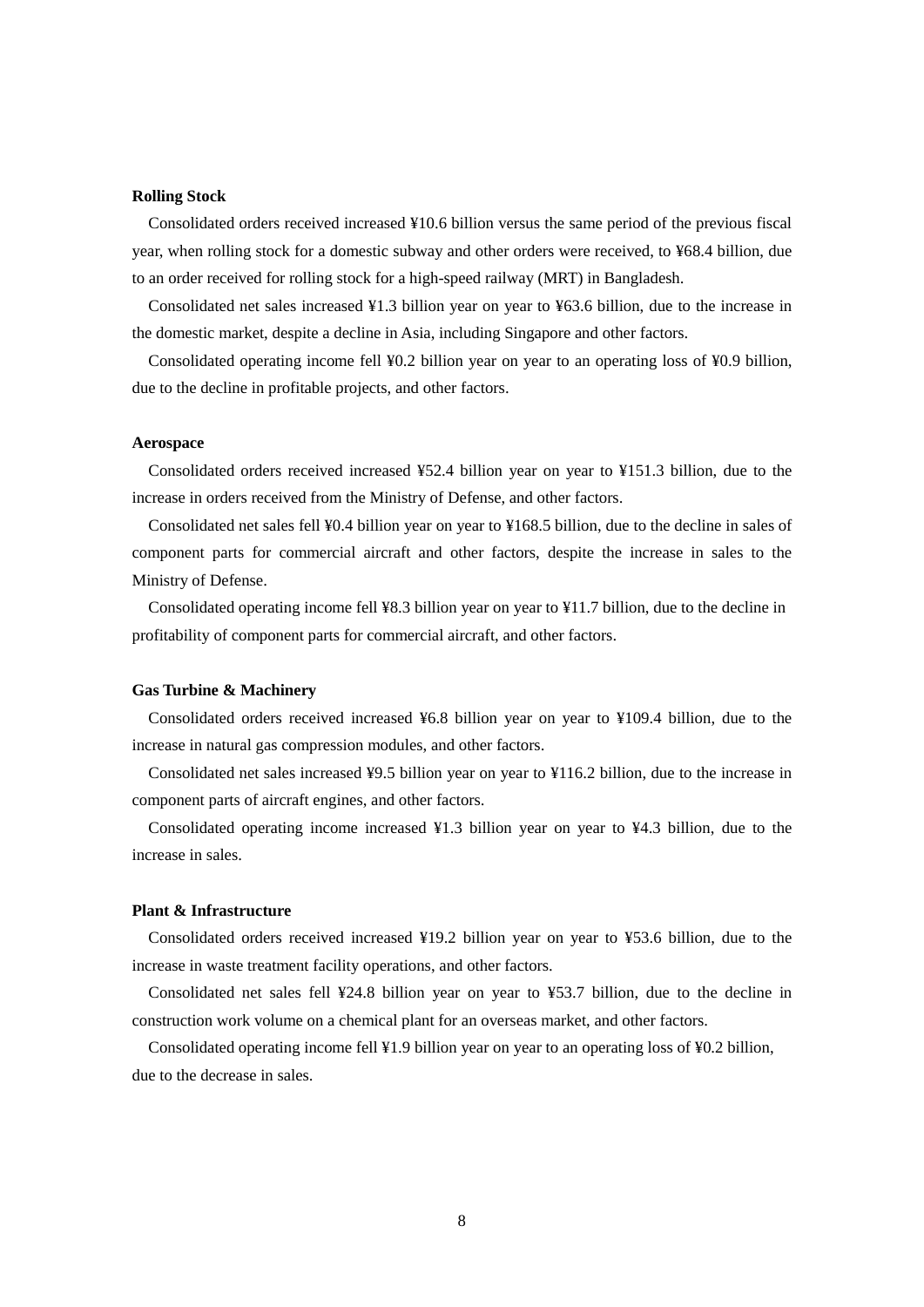### **Motorcycle & Engine**

Consolidated net sales increased ¥8.4 billion year on year to ¥136.9 billion, due to the increase in motorcycles and general-purpose engines for developed countries, despite the decline in motorcycles for emerging markets.

Consolidated operating income increased ¥0.3 billion year on year to an operating loss of ¥2.0 billion, due to the profit growth by the increase in sales and other factors.

#### **Precision Machinery**

Consolidated orders received increased ¥21.0 billion year on year to ¥92.4 billion, due to the increase in hydraulic components for construction machinery.

Consolidated net sales increased ¥21.2 billion year on year to ¥86.9 billion, due to an increase in sales of hydraulic components for construction machinery and various industrial robots, as well as other factors.

Consolidated operating income increased ¥5.1 billion year on year to ¥9.0 billion, due to the increase in sales.

### **Other Operations**

Consolidated net sales increased ¥3.6 billion year on year to ¥38.5 billion.

Consolidated operating income was ¥1.4 billion, on par with the same period of the previous fiscal year.

#### **(2) Consolidated financial position**

On September 30, 2017, consolidated assets totaled ¥1,795.3 billion, an increase of ¥108.0 billion from March 31, 2017, due to an increase in trade receivables in conjunction with the posting of sales, and an increase in inventories in association with progress on construction projects. Liabilities totaled ¥1,339.1 billion, a ¥103.1 billion increase versus March 31, 2017, due to the increase in long-term debt and other interest-bearing debts along with other factors, despite the decline in advances from customers. Interest-bearing debts increased ¥158.7 billion to ¥559.4 billion. Net assets increased ¥4.9 billion to ¥456.2 billion, due to the posting of net income attributable to owners of parent, dividend payments, and other factors.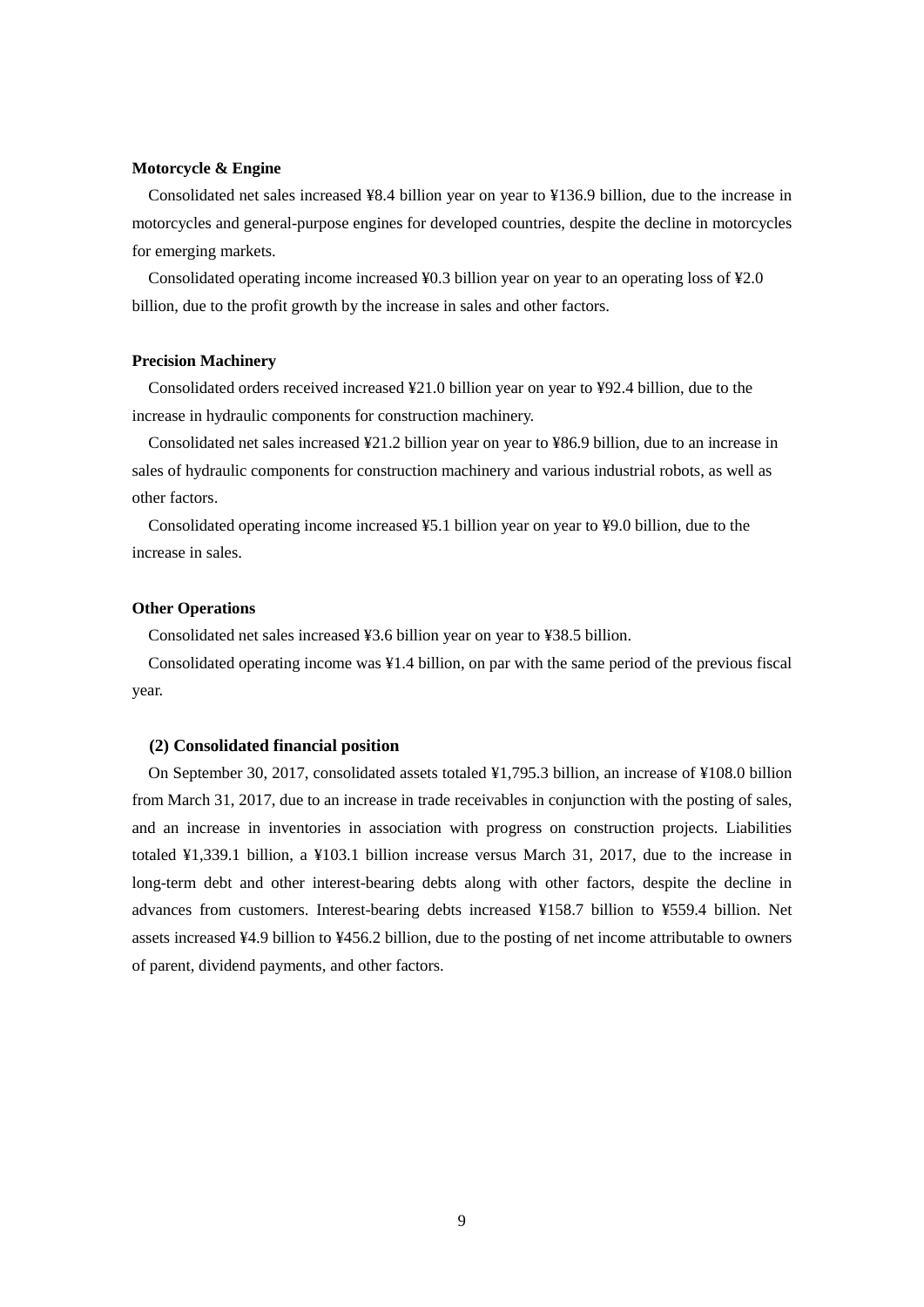### **(3) Consolidated earnings outlook**

Concerning consolidated financial performance for the fiscal year ending March 31, 2018, consolidated net sales are expected to be ¥1,590.0 billion, an increase of ¥35.0 billion from the previous announcement (July 31, 2017). This upward revision is due to the increase in component parts for commercial aircraft in the Aerospace segment, the increase in hydraulic equipment for the construction machinery market in the Precision Machinery segment, the revision in assumed foreign exchange rates, and other factors.

In terms of profits, consolidated operating income is expected to be ¥62.0 billion, consolidated recurring profit is expected to be ¥55.5 billion, and net income attributable to owners of parent is expected to be ¥38.0 billion, due to the increase in profits in conjunction with higher sales in the Precision Machinery and Aerospace segments, progress in profitability improvements, and other factors, despite the expected deterioration in profit due to revisions to delivery deadlines and costs of LNG carriers in the Ship & Offshore Structure segment, along with other factors.

The Company expects consolidated orders received increasing ¥60.0 billion from the value previously announced to ¥1,620 billion, ROIC of 6.4% and ROE of 8.4% billion due to the increase of orders in Aerospace segment and Precision Machinery segment.

The Company's earnings forecasts assume exchange rates of ¥110 to the US dollar and ¥130 to the euro.

#### *Note regarding consolidated earnings outlook*

The above earnings outlook is based on information available at the time of preparation, and includes risks and uncertainties. We therefore discourage making investment decisions depending solely on this outlook. Please note that actual earnings may differ materially from this outlook, due to a variety of important factors stemming from changes the external environment and/or the Company's internal environment. Important factors that impact actual operating performance include, but are not limited to, the economic situation surrounding the Company's scope of business, foreign exchange rates, in particular the yen/dollar exchange rate, tax codes and other regulatory system-related issues.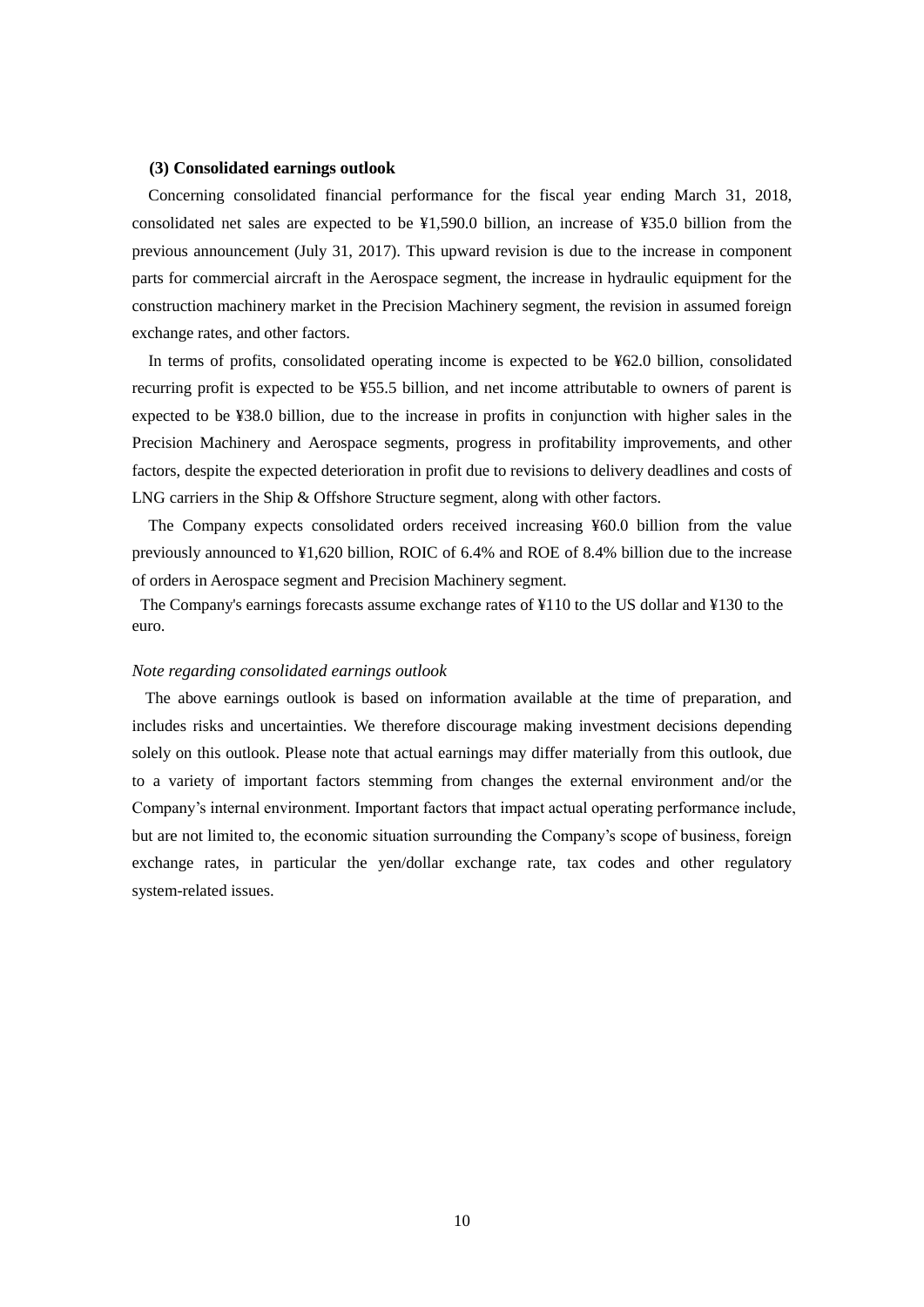# **2. Consolidated Financial Statements**

# **(1) Consolidated balance sheets**

|                                                 | Million yen    |                    |  |  |
|-------------------------------------------------|----------------|--------------------|--|--|
|                                                 | As of          | As of              |  |  |
|                                                 | March 31, 2017 | September 30, 2017 |  |  |
| <b>Assets</b>                                   |                |                    |  |  |
| Current assets                                  |                |                    |  |  |
| Cash on hand and in banks                       | 55,388         | 45,442             |  |  |
| Trade receivables                               | 444,633        | 489,342            |  |  |
| Merchandise and finished products               | 49,850         | 59,249             |  |  |
| Work in process                                 | 323,433        | 342,778            |  |  |
| Raw materials and supplies                      | 111,577        | 116,521            |  |  |
| Other                                           | 95,544         | 117,934            |  |  |
| Allowance for doubtful receivables              | (2,593)        | (2,400)            |  |  |
| Total current assets                            | 1,077,835      | 1,168,868          |  |  |
| Fixed assets                                    |                |                    |  |  |
| Net property, plant and equipment               |                |                    |  |  |
| Buildings and structures                        | 180,070        | 186,413            |  |  |
| Other                                           | 281,810        | 288,669            |  |  |
| Total property, plant and equipment             | 461,881        | 475,083            |  |  |
| Intangible assets                               | 15,284         | 15,567             |  |  |
| Investments and other assets                    |                |                    |  |  |
| Other                                           | 147,090        | 150,731            |  |  |
| Allowance for doubtful receivables              | (14, 727)      | (14, 857)          |  |  |
| Total investments and other assets              | 132,362        | 135,873            |  |  |
| Total fixed assets                              | 609,527        | 626,525            |  |  |
| <b>Total assets</b>                             | 1,687,363      | 1,795,393          |  |  |
|                                                 |                |                    |  |  |
| <b>Liabilities</b>                              |                |                    |  |  |
| <b>Current liabilities</b>                      |                |                    |  |  |
| Trade payables                                  | 240,572        | 218,476            |  |  |
| Electronically recorded obligations - operating | 101,449        | 112,900            |  |  |
| Short-term debt                                 | 111,456        | 107,983            |  |  |
| Income taxes payable                            | 4,295          | 4,555              |  |  |
| Accrued bonuses                                 | 20,288         | 16,816             |  |  |
| Provision for product warranties                | 12,175         | 11,262             |  |  |
| Provision for losses on construction contracts  | 18,103         | 17,376             |  |  |
| Advances from customers                         | 205,871        | 165,648            |  |  |
| Other                                           | 129,228        | 224,595            |  |  |
| Total current liabilities                       | 843,441        | 879,615            |  |  |
|                                                 |                |                    |  |  |
| Long-term liabilities                           |                |                    |  |  |
| Bonds payable                                   | 130,000        | 140,000            |  |  |
| Long-term debt                                  | 147,492        | 200,400            |  |  |
| Net defined benefit liability                   | 81,563         | 85,850             |  |  |
| Other                                           | 33,538         | 33,277             |  |  |
| Total long-term liabilities                     | 392,594        | 459,527            |  |  |
| <b>Total liabilities</b>                        | 1,236,035      | 1,339,142          |  |  |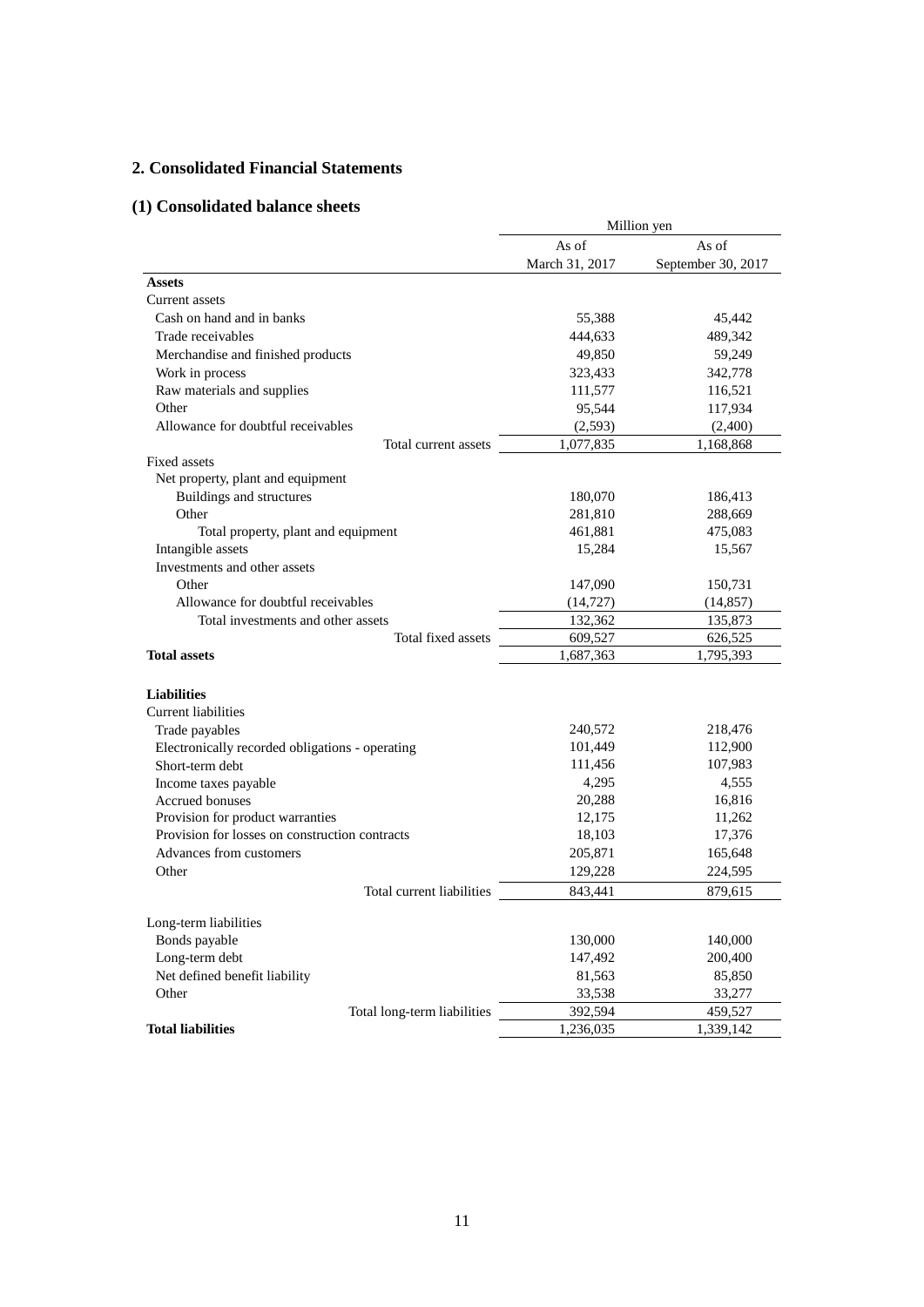| <b>Net assets</b>                                       |           |           |
|---------------------------------------------------------|-----------|-----------|
| Shareholders' equity                                    |           |           |
| Common stock                                            | 104,484   | 104,484   |
| Capital surplus                                         | 54,393    | 54,393    |
| Retained earnings                                       | 287,448   | 289,949   |
| Treasury stock                                          | (96)      | (100)     |
| Total shareholders' equity                              | 446,230   | 448,727   |
| Accumulated other comprehensive income                  |           |           |
| Net unrealized gains (losses) on securities, net of tax | 3,232     | 3,781     |
| Deferred gains (losses) on hedges                       | (1,182)   | (1, 462)  |
| Foreign currency translation adjustment                 | (341)     | (610)     |
| Remeasurements of defined benefit plans                 | (10,692)  | (8,689)   |
| Total accumulated other comprehensive income            | (8.983)   | (6,981)   |
| Non-controlling interests                               | 14,080    | 14,504    |
| <b>Total net assets</b>                                 | 451,327   | 456,251   |
| Total net assets and liabilities                        | 1,687,363 | 1,795,393 |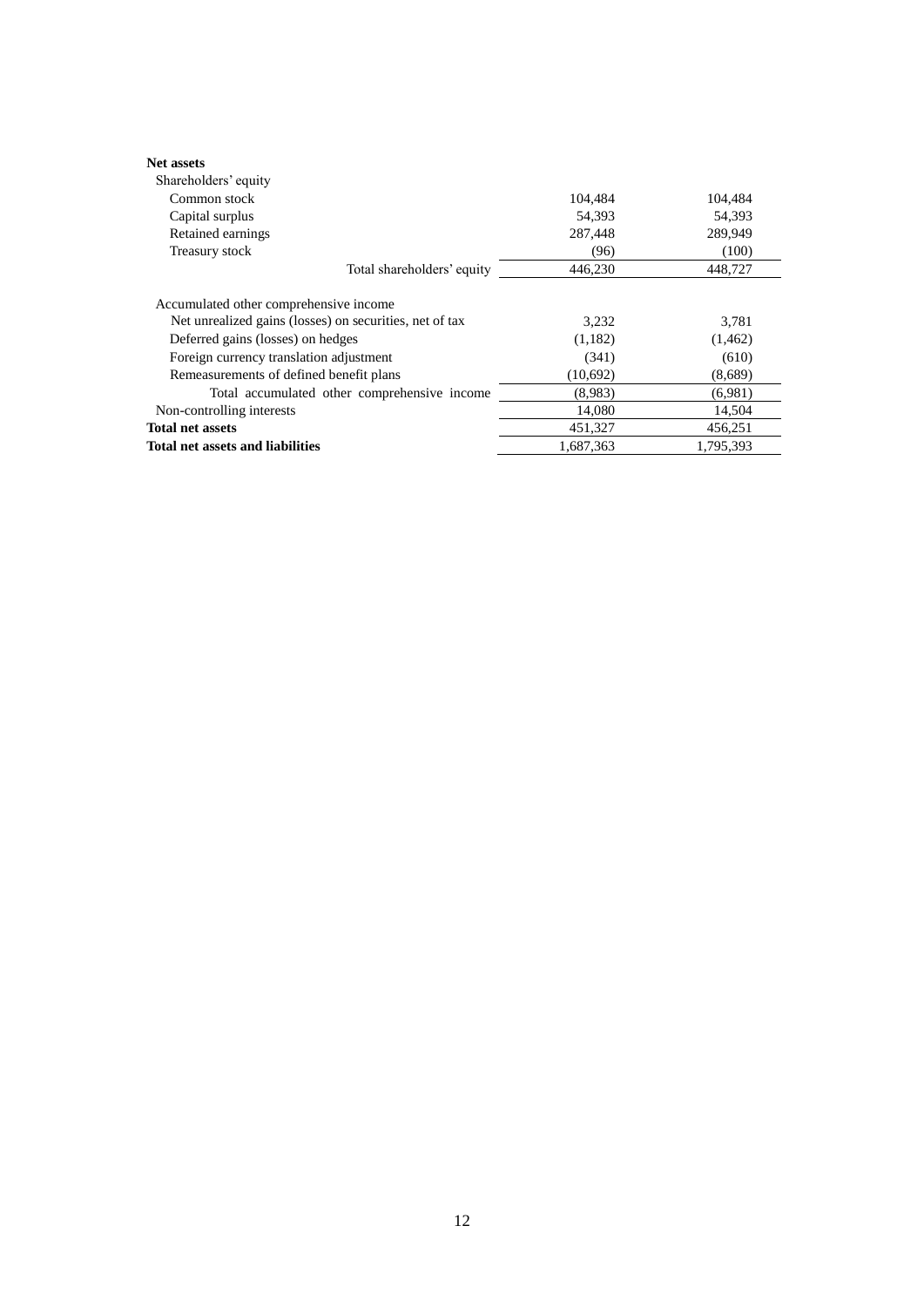# (**2) Consolidated statements of income and comprehensive income**

# **Consolidated statements of income**

|                                                                  | Million yen                            |                                        |  |  |
|------------------------------------------------------------------|----------------------------------------|----------------------------------------|--|--|
|                                                                  | Six months ended<br>September 30, 2016 | Six months ended<br>September 30, 2017 |  |  |
| Net sales                                                        | 697,299                                | 709,721                                |  |  |
| Cost of sales                                                    | 595,267                                | 599,529                                |  |  |
| Gross profit                                                     | 102,031                                | 110,191                                |  |  |
| Selling, general and administrative expenses                     |                                        |                                        |  |  |
| Salaries and benefits                                            | 25,047                                 | 25,542                                 |  |  |
| R&D expenses                                                     | 20,671                                 | 20,659                                 |  |  |
| Other                                                            | 47,820                                 | 47,874                                 |  |  |
| Total selling, general and administrative expenses               | 93,539                                 | 94,076                                 |  |  |
| Operating income                                                 | 8,491                                  | 16,115                                 |  |  |
| Non-operating income                                             |                                        |                                        |  |  |
| Interest income                                                  | 378                                    | 358                                    |  |  |
| Dividend income                                                  | 171                                    | 185                                    |  |  |
| Equity in income of non-consolidated subsidiaries and affiliates | 2,945                                  | 2,553                                  |  |  |
| Foreign exchange gains                                           |                                        | 1,442                                  |  |  |
| Other                                                            | 1,985                                  | 1,376                                  |  |  |
| Total non-operating income                                       | 5,480                                  | 5,916                                  |  |  |
| Non-operating expenses                                           |                                        |                                        |  |  |
| Interest expense                                                 | 1,433                                  | 1,338                                  |  |  |
| Foreign exchange losses                                          | 10,666                                 |                                        |  |  |
| Other                                                            | 3,598                                  | 5,577                                  |  |  |
| Total non-operating expenses                                     | 15,698                                 | 6,915                                  |  |  |
| Recurring profit                                                 | (1,725)                                | 15,116                                 |  |  |
| Extraordinary income                                             |                                        |                                        |  |  |
| Gain on sale of fixed assets                                     | $(*1)$ 2,202                           |                                        |  |  |
| Total extraordinary income                                       | 2.202                                  |                                        |  |  |
| Income before income taxes                                       | 476                                    | 15,116                                 |  |  |
| Income taxes                                                     | (16)                                   | 3,250                                  |  |  |
| Net income                                                       | 493                                    | 11,865                                 |  |  |
| Net income attributable to non-controlling interests             | 736                                    | 1,011                                  |  |  |
| Net income (loss) attributable to owners of parent               | (242)                                  | 10,853                                 |  |  |

# **Consolidated statements of comprehensive income**

|                                                                                        | Million yen                            |                                        |  |
|----------------------------------------------------------------------------------------|----------------------------------------|----------------------------------------|--|
|                                                                                        | Six months ended<br>September 30, 2016 | Six months ended<br>September 30, 2017 |  |
| Net income                                                                             | 493                                    | 11,865                                 |  |
| Other comprehensive income                                                             |                                        |                                        |  |
| Net unrealized gains (losses) on securities                                            | (458)                                  | 576                                    |  |
| Deferred gains (losses) on hedges                                                      | 729                                    | (272)                                  |  |
| Foreign currency translation adjustment                                                | (15,623)                               | 831                                    |  |
| Remeasurements of defined benefit plans                                                | 1,999                                  | 2,009                                  |  |
| Share of other comprehensive income of associates accounted<br>for using equity method | (11, 784)                              | (1,116)                                |  |
| Total other comprehensive income                                                       | (25, 137)                              | 2,028                                  |  |
| Comprehensive Income attributable to:                                                  | (24, 643)                              | 13,893                                 |  |
| Owners of parent                                                                       | (23,959)                               | 12,855                                 |  |
| Non-controlling interests                                                              | (683)                                  | 1,038                                  |  |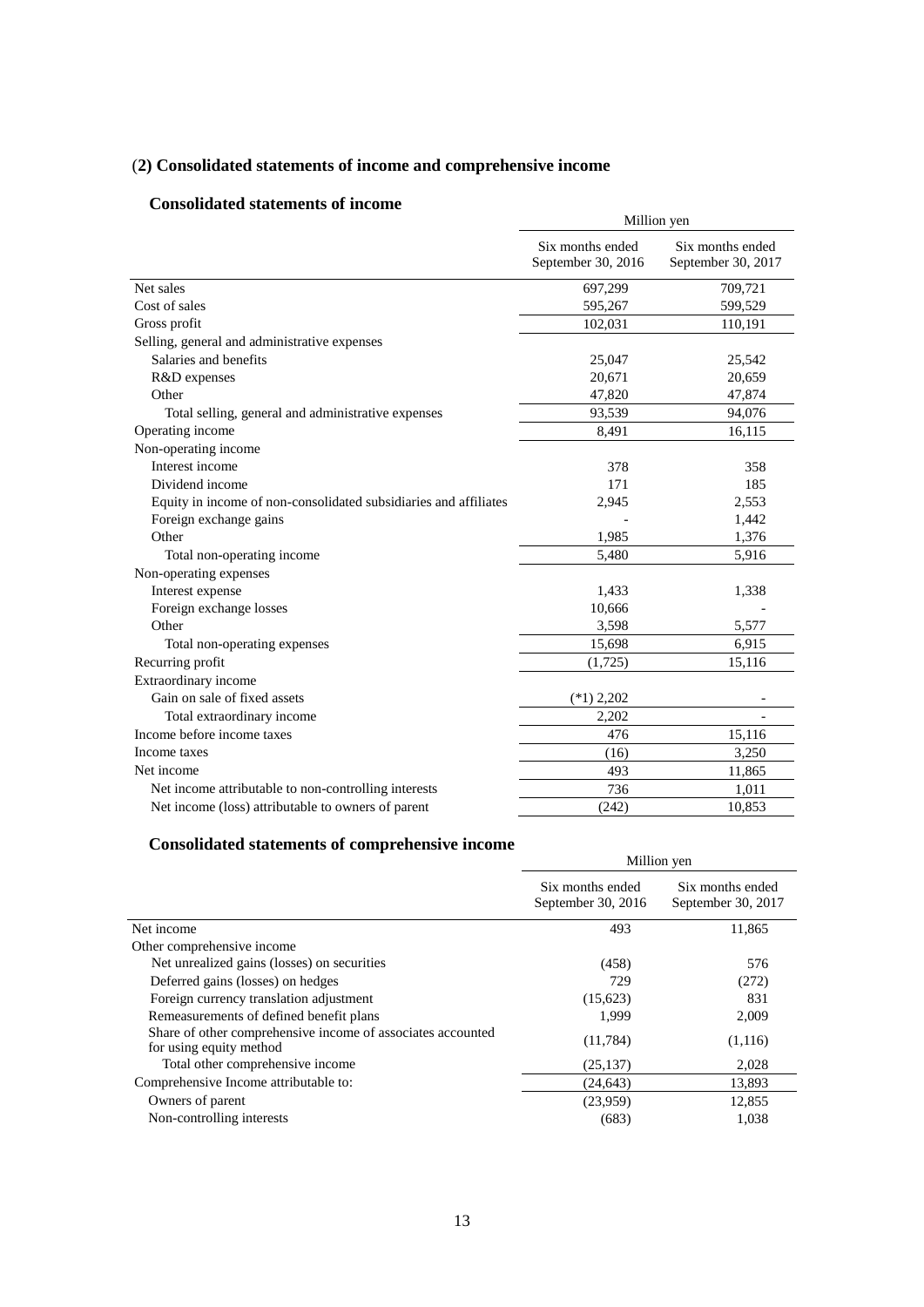# **(3) Consolidated cash flow statements**

|                                                                       | Million yen                            |                                        |  |
|-----------------------------------------------------------------------|----------------------------------------|----------------------------------------|--|
|                                                                       | Six months ended<br>September 30, 2016 | Six months ended<br>September 30, 2017 |  |
| Cash flows from operating activities                                  |                                        |                                        |  |
| Income before income taxes                                            | 476                                    | 15,116                                 |  |
| Depreciation and amortization                                         | 25,121                                 | 27,442                                 |  |
| Increase (decrease) in allowance for doubtful receivables             | 3,077                                  | (115)                                  |  |
| Increase (decrease) in accrued bonuses                                | (6,794)                                | (3,491)                                |  |
| Increase (decrease) in provision for product warranties               | (1,034)                                | (933)                                  |  |
| Increase (decrease) in provision for losses on construction contracts | 8,685                                  | (727)                                  |  |
| Increase (decrease) in net defined benefit liability                  | 1,970                                  | 7,197                                  |  |
| Interest and dividend income                                          | (549)                                  | (543)                                  |  |
| Interest expense                                                      | 1,433                                  | 1,338                                  |  |
| Share of (profit) loss of entities accounted for using equity method  | (2,945)                                | (2,553)                                |  |
| (Increase) decrease in trade receivables                              | (58,251)                               | (43,312)                               |  |
| (Increase) decrease in inventories                                    | (16,045)                               | (31,518)                               |  |
| Increase (decrease) in trade payables                                 | (26,623)                               | (11,014)                               |  |
| Increase (decrease) in advance payments                               | 3,945                                  | (4,386)                                |  |
| Increase (decrease) in advances received from customers               | (21,022)                               | (40, 403)                              |  |
| (Increase) decrease in other current assets                           | 2,671                                  | (19, 133)                              |  |
| Increase (decrease) in other current liabilities                      | (17, 154)                              | (12, 149)                              |  |
| Other                                                                 | (2,998)                                | (1,203)                                |  |
| Subtotal                                                              | (106, 036)                             | (117,983)                              |  |
| Cash received for interest and dividends                              | 576                                    | 524                                    |  |
| Cash paid for interest                                                | (1, 432)                               | (1, 338)                               |  |
| Cash paid for income taxes                                            | (10, 354)                              | (4, 536)                               |  |
| Net cash provided by operating activities                             | (117, 247)                             | (123, 333)                             |  |
| Cash flows from investing activities                                  |                                        |                                        |  |
| Acquisition of property, plant, equipment and intangible assets       | (33,752)                               | (38, 595)                              |  |
| Proceeds from sales of property, plant, equipment and intangible      |                                        |                                        |  |
| assets                                                                | 4,200                                  | 566                                    |  |
| Acquisition of investments in securities                              | (610)                                  | (222)                                  |  |
| Proceeds from sales of investments in securities                      | 165                                    | 54                                     |  |
| Acquisition of investments in subsidiaries and affiliate              | (625)                                  | (1,791)                                |  |
| Net decrease (increase) in short-term loans receivable                | (338)                                  | 25                                     |  |
| Payments of long-term loans receivable                                | (40)                                   | (57)                                   |  |
| Proceeds from collection of long-term loans receivable                | 31                                     | 45                                     |  |
| Other                                                                 | (650)                                  | (309)                                  |  |
| Net cash used for investing activities                                | (31,618)                               | (40, 285)                              |  |
| Cash flows from financing activities                                  |                                        |                                        |  |
| Net increase (decrease) in short-term debt                            | 151,460                                | 110,375                                |  |
| Proceeds from long-term debt                                          | 4,503                                  | 56,355                                 |  |
| Repayment of long-term debt                                           | (9, 338)                               | (16, 599)                              |  |
| Proceeds from issuance of bonds                                       | 20,000                                 | 20,000                                 |  |
| Redemption of bonds                                                   | (10,000)                               | (10,000)                               |  |
| Cash dividends paid                                                   | (11,674)                               | (3,375)                                |  |
| Cash dividends paid to non-controlling interests                      | (443)                                  | (662)                                  |  |
| Other                                                                 | (570)                                  | (462)                                  |  |
| Net cash used for financing activities                                | 143,936                                | 155,631                                |  |
| Effect of exchange rate changes                                       | 3,223                                  | (2, 457)                               |  |
| Net increase (decrease) in cash and cash equivalents                  | (1,705)                                | (10, 445)                              |  |
| Cash and cash equivalents at beginning of period                      | 37,832                                 | 50,722                                 |  |
| Decrease in cash and cash equivalents resulting from exclusion of     |                                        |                                        |  |
| subsidiaries from consolidation                                       | (438)                                  |                                        |  |
| Cash and cash equivalents at end of period                            | 35,689                                 | 40,277                                 |  |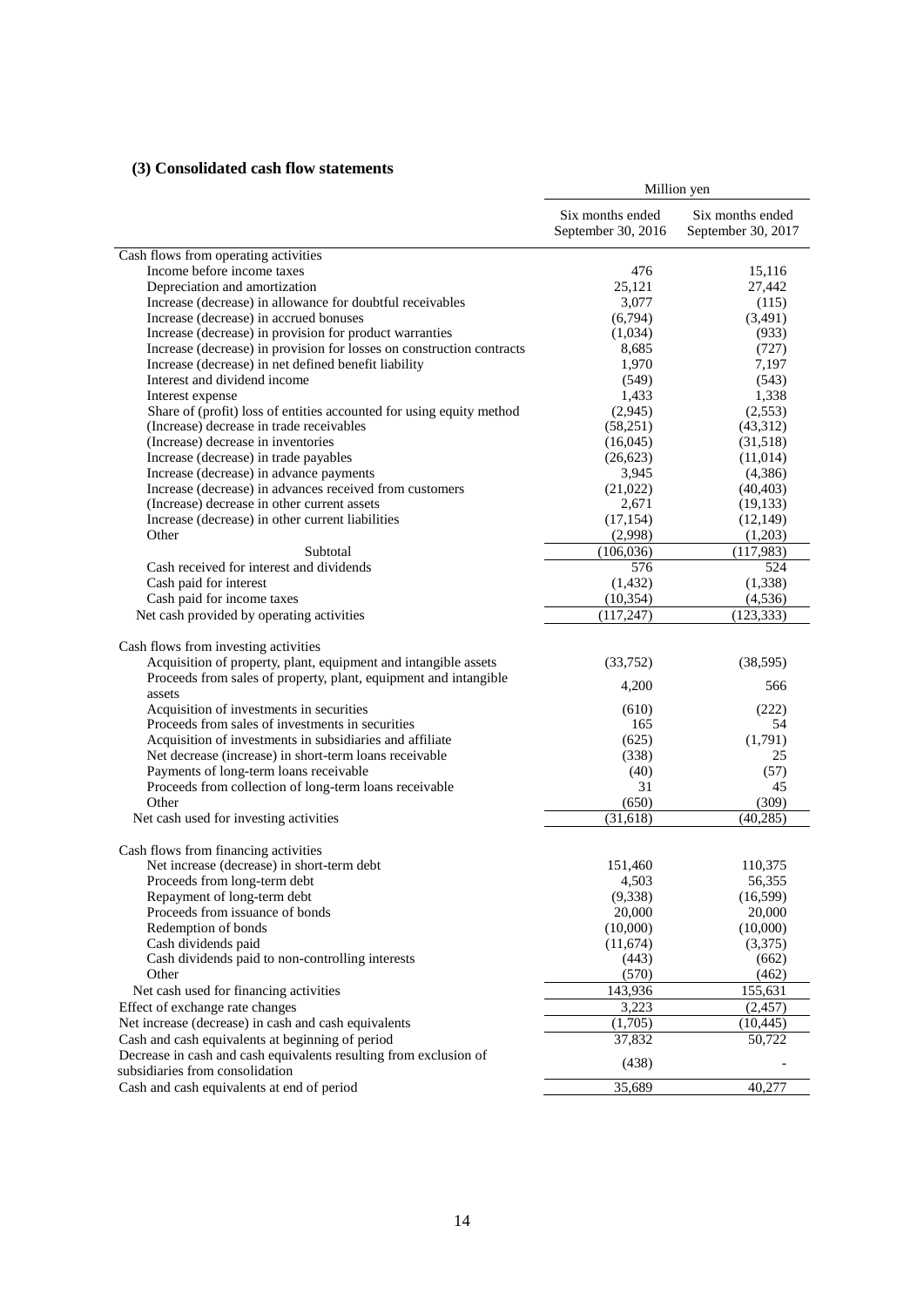### (**4) Notes on financial statements**

*Notes on the going-concern assumption* 

Not applicable

*Notes on significant changes in the amount of shareholders' equity*

Not applicable

# *Accounting procedures specific to preparation of quarterly consolidated financial statements* (Calculation of tax expense)

The Company calculates tax expense by rationally estimating its effective tax rate after application of tax effect accounting to pretax net income for the fiscal year which includes the second quarter under review, and multiplying quarterly pretax net income by said estimated effective tax rate. If unable to use the estimated effective tax rate, the Company calculates tax expense by multiplying the statutory effective tax rate by quarterly pretax net income adjusted to reflect material differences other than temporary differences.

Income taxes are reported inclusive of income tax adjustments.

### *Related to consolidated statements of income*

(\*1) Gain on sale of fixed assets

Six months ended September 30, 2016 (April 1, 2016 – September 30, 2016)

In conjunction with the sale of the land and building of the Company's Tokyo office.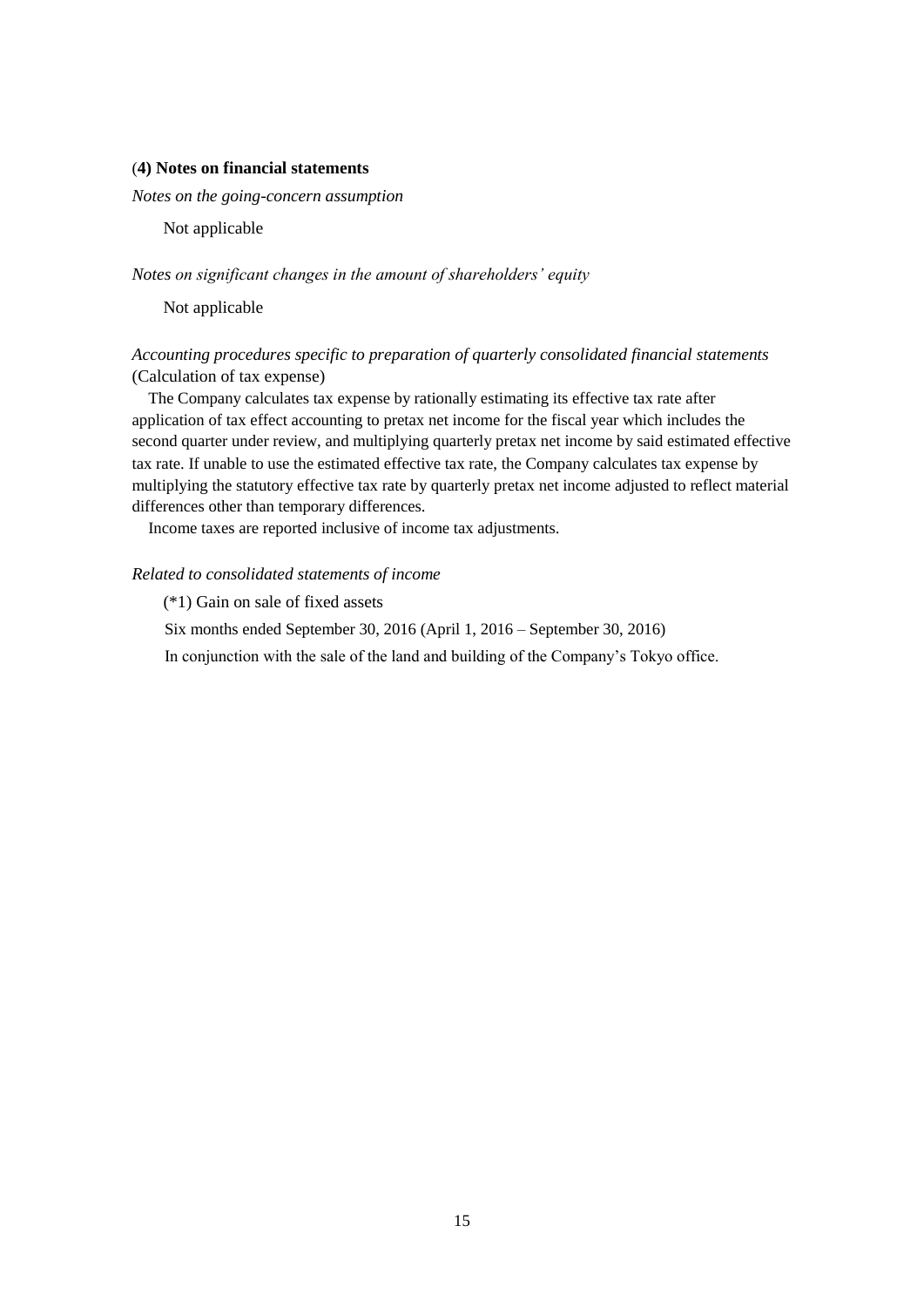# *Segment information*

# 1. Six months ended September 30, 2016 (April 1, 2016 – September 30, 2016)

(1) Sales and income (loss) by reportable segment

|                           |                |                       |             | Million yen                |
|---------------------------|----------------|-----------------------|-------------|----------------------------|
|                           | External sales | Intersegment<br>sales | Total sales | Operating<br>income (loss) |
| Ship & Offshore Structure | 51,622         | 1.579                 | 53.201      | (16, 428)                  |
| <b>Rolling Stock</b>      | 62.346         | 12                    | 62,359      | (671)                      |
| Aerospace                 | 168.917        | 921                   | 169,839     | 20.113                     |
| Gas Turbine & Machinery   | 106,622        | 6.199                 | 112,821     | 2.977                      |
| Plant & Infrastructure    | 78,567         | 3,627                 | 82.195      | 1,700                      |
| Motorcycle & Engine       | 128,567        | 417                   | 128,984     | (2,455)                    |
| Precision Machinery       | 65.728         | 6.869                 | 72,598      | 3,943                      |
| Other                     | 34,926         | 17,983                | 52,909      | 1,397                      |
| Reportable segment total  | 697.299        | 37,610                | 734,909     | 10,576                     |
| Adjustments*1             |                | (37,610)              | (37,610)    | (2,084)                    |
| Consolidated total        | 697,299        |                       | 697.299     | 8.491                      |

Notes: 1. Breakdown of adjustments:

|                           | Million yen |
|---------------------------|-------------|
| Income                    | Amount      |
| Intersegment transactions |             |
| Corporate expenses*       | (2,115)     |
| Total                     | 12,084.     |

\*Corporate expenses mainly comprise general and administrative expenses not attributed to reportable segments.

2. Segment income adjustments are based on operating income reported on the consolidated statements of income for the corresponding period.

 (2) Impairment loss on fixed assets and goodwill by reportable segment Not applicable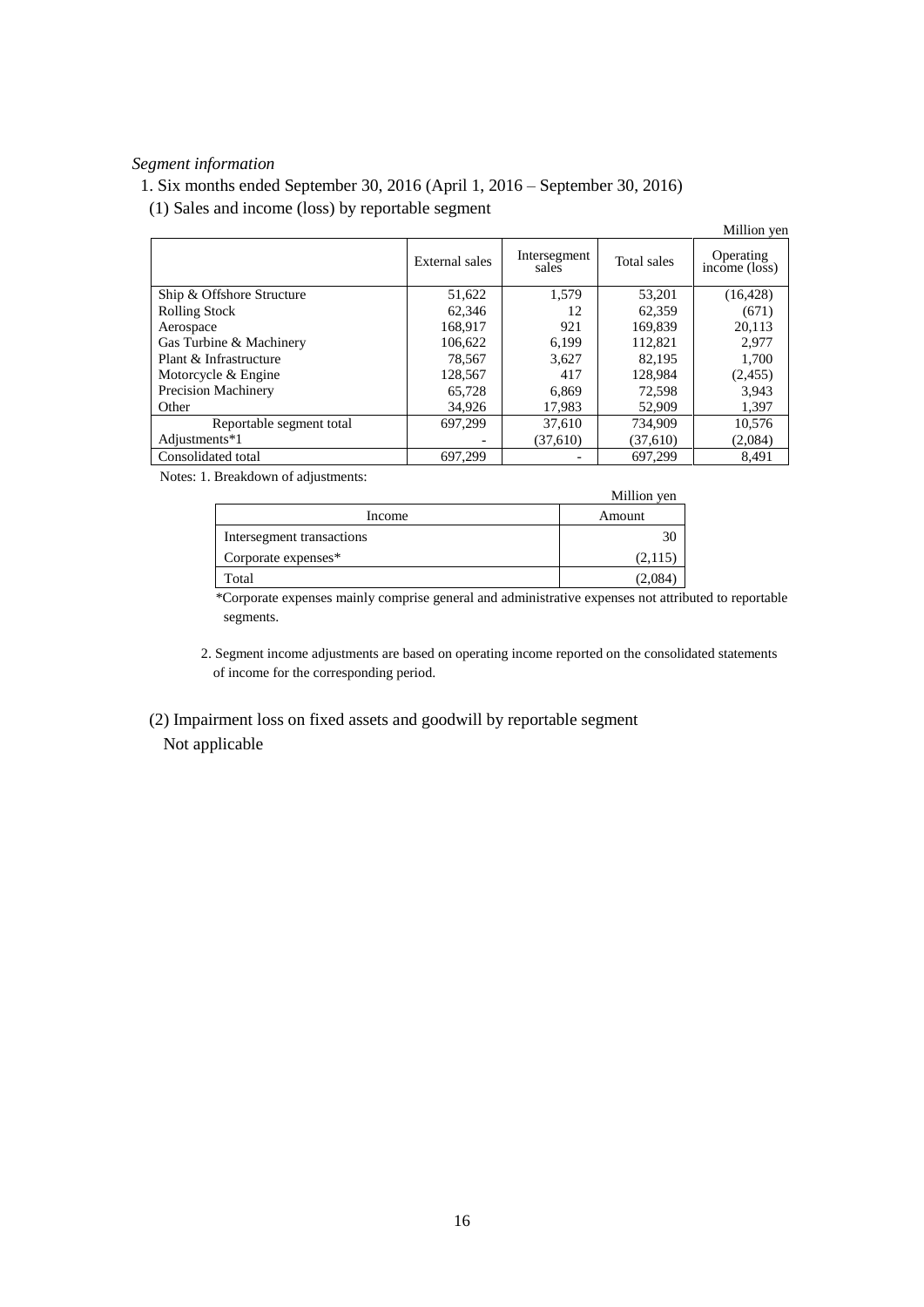# 2. Six months ended September 30, 2017 (April 1, 2017 – September 30, 2017)

### (1) Sales and income (loss) by reportable segment

|                           |                |                       |             | Million yen                |
|---------------------------|----------------|-----------------------|-------------|----------------------------|
|                           | External sales | Intersegment<br>sales | Total sales | Operating<br>income (loss) |
| Ship & Offshore Structure | 45,075         | 1,301                 | 46,377      | (5,199)                    |
| <b>Rolling Stock</b>      | 63,690         | 52                    | 63,742      | (922)                      |
| Aerospace                 | 168,517        | 669                   | 169,186     | 11,735                     |
| Gas Turbine & Machinery   | 116,215        | 5,172                 | 121,388     | 4,340                      |
| Plant & Infrastructure    | 53.737         | 5.021                 | 58.759      | (200)                      |
| Motorcycle & Engine       | 136.980        | 305                   | 137.286     | (2,058)                    |
| Precision Machinery       | 86,967         | 6,758                 | 93,725      | 9,070                      |
| Other                     | 38,537         | 19,673                | 58,210      | 1,458                      |
| Reportable segment total  | 709.721        | 38,955                | 748,676     | 18,223                     |
| Adjustments*1             |                | (38,955)              | (38,955)    | (2,108)                    |
| Consolidated total        | 709,721        |                       | 709,721     | 16,115                     |

Notes: 1. Breakdown of adjustments:

|                           | Million yen |
|---------------------------|-------------|
| Income                    | Amount      |
| Intersegment transactions |             |
| Corporate expenses*       | (2,031      |
| Total                     | (2,108      |

\* Corporate expenses mainly comprise general and administrative expenses not attributed to reportable segments.

2. Segment income adjustments are based on operating income reported on the consolidated statements of income for the corresponding period.

## (2) Impairment loss on fixed assets and goodwill by reportable segment

### Not applicable

### **3. Supplementary information**

### **(1) Orders and sales (consolidated)**

### **Orders received**

| Reportable segment        | September 30, 2016 | Six months ended | September 30, 2017 | Six months ended | March 31, 2017 | Year ended |
|---------------------------|--------------------|------------------|--------------------|------------------|----------------|------------|
|                           | million yen        | % of total       | million yen        | % of total       | million yen    | % of total |
| Ship & Offshore Structure | 8.645              | 1.6              | 16.339             | 2.4              | 36.979         | 2.7        |
| <b>Rolling Stock</b>      | 57.716             | 10.7             | 68.416             | 10.2             | 158,597        | 11.7       |
| Aerospace                 | 98.904             | 18.3             | 151,327            | 22.6             | 237,016        | 17.5       |
| Gas Turbine & Machinery   | 102,658            | 19.0             | 109.466            | 16.4             | 260,354        | 19.3       |
| Plant & Infrastructure    | 34,325             | 6.3              | 53,600             | 8.0              | 95,012         | 7.0        |
| Motorcycle & Engine       | 128.567            | 23.8             | 136,980            | 20.5             | 313,030        | 23.2       |
| Precision Machinery       | 71,403             | 13.2             | 92.484             | 13.8             | 166,832        | 12.3       |
| Other                     | 36,209             | 6.7              | 38.254             | 5.7              | 80,948         | 6.0        |
| Total                     | 538,430            | 100.0            | 666.930            | 100.0            | 1.348.773      | 100.0      |

Note: The Motorcycle & Engine segment's orders received are equal to its net sales as production is based mainly on estimated demand.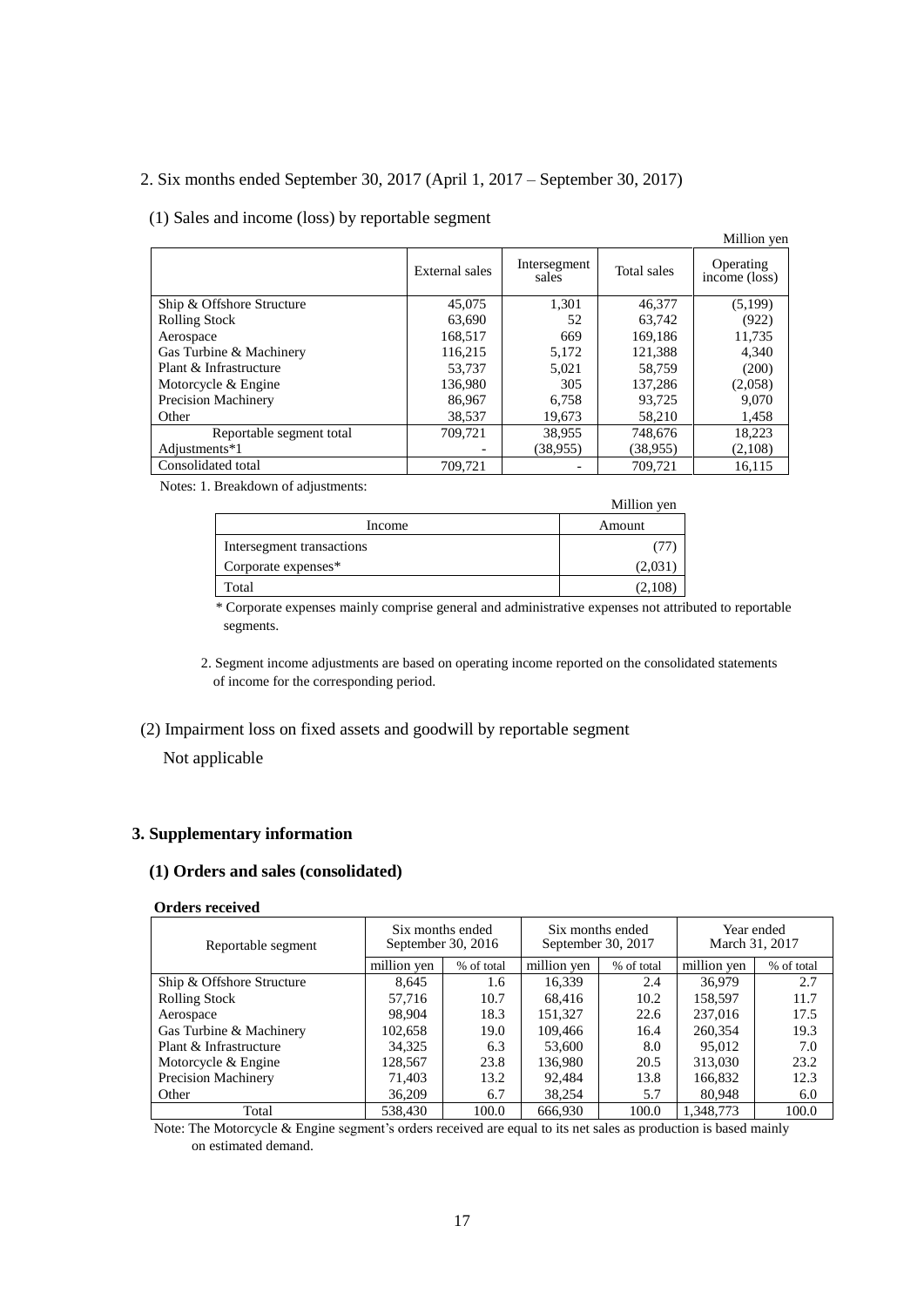## **Net sales**

| Reportable segment        | Six months ended | September 30, 2016 | Six months ended<br>September 30, 2017 |            | March 31, 2017 | Year ended |
|---------------------------|------------------|--------------------|----------------------------------------|------------|----------------|------------|
|                           | million yen      | % of total         | million yen                            | % of total | million yen    | % of total |
| Ship & Offshore Structure | 51,622           | 7.4                | 45,075                                 | 6.3        | 103.204        | 6.7        |
| <b>Rolling Stock</b>      | 62,346           | 8.9                | 63.690                                 | 8.9        | 137.159        | 9.0        |
| Aerospace                 | 168.917          | 24.2               | 168.517                                | 23.7       | 329.915        | 21.7       |
| Gas Turbine & Machinery   | 106.622          | 15.2               | 116,215                                | 16.3       | 241,953        | 15.9       |
| Plant & Infrastructure    | 78,567           | 11.2               | 53.737                                 | 7.5        | 160,877        | 10.5       |
| Motorcycle & Engine       | 128.567          | 18.4               | 136.980                                | 19.3       | 313,030        | 20.6       |
| Precision Machinery       | 65,728           | 9.4                | 86,967                                 | 12.2       | 155,278        | 10.2       |
| Other                     | 34.926           | 5.0                | 38,537                                 | 5.4        | 77.410         | 5.0        |
| Total                     | 697.299          | 100.0              | 709.721                                | 100.0      | 1,518,830      | 100.0      |

### **Order backlog**

| Reportable segment         | March 31, 2017 | Year ended | September 30, 2017 | Six months ended | Six months ended | September 30, $2016$ |
|----------------------------|----------------|------------|--------------------|------------------|------------------|----------------------|
|                            | million yen    | % of total | million yen        | % of total       | million ven      | % of total           |
| Ship & Offshore Structure  | 191.604        | 10.8       | 162.785            | 9.4              | 206,523          | 11.9                 |
| <b>Rolling Stock</b>       | 392,224        | 22.2       | 398,697            | 23.2             | 349,143          | 20.1                 |
| Aerospace                  | 508,759        | 28.8       | 490,082            | 28.5             | 527,726          | 30.5                 |
| Gas Turbine & Machinery    | 394,977        | 22.4       | 387,871            | 22.5             | 360,802          | 20.8                 |
| Plant & Infrastructure     | 214,926        | 12.1       | 215,266            | 12.5             | 233,601          | 13.5                 |
| Motorcycle & Engine        |                |            |                    |                  |                  |                      |
| <b>Precision Machinery</b> | 37.912         | 2.1        | 43.439             | 2.5              | 32,033           | 1.8                  |
| Other                      | 21,401         | 1.2        | 20,324             | 1.1              | 19.146           | 1.1                  |
| Total                      | 1.761.806      | 100.0      | 1.718.468          | 100.0            | 1.728.978        | 100.0                |

# **(2) Net sales by geographic area (consolidated)**

# **Six months ended September 30, 2016 (April 1, 2016 – September 30, 2016)**

|                      |         | Million yen |
|----------------------|---------|-------------|
| Japan                | 292,700 | 41.9%       |
| <b>United States</b> | 170,784 | 24.4%       |
| Europe               | 90,460  | 12.9%       |
| Asia                 | 98,477  | 14.1%       |
| Other areas          | 44,876  | 6.4%        |
| Total                | 697,299 | 100.0%      |
|                      |         |             |

# **Six months ended September 30, 2017 (April 1, 2017 – September 30, 2017)**

|                      |         | Million yen |
|----------------------|---------|-------------|
| Japan                | 300,733 | 42.3%       |
| <b>United States</b> | 176,841 | 24.9%       |
| Europe               | 77,978  | 10.9%       |
| Asia                 | 102,039 | 14.3%       |
| Other areas          | 52,127  | 7.3%        |
| Total                | 709,721 | 100.0%      |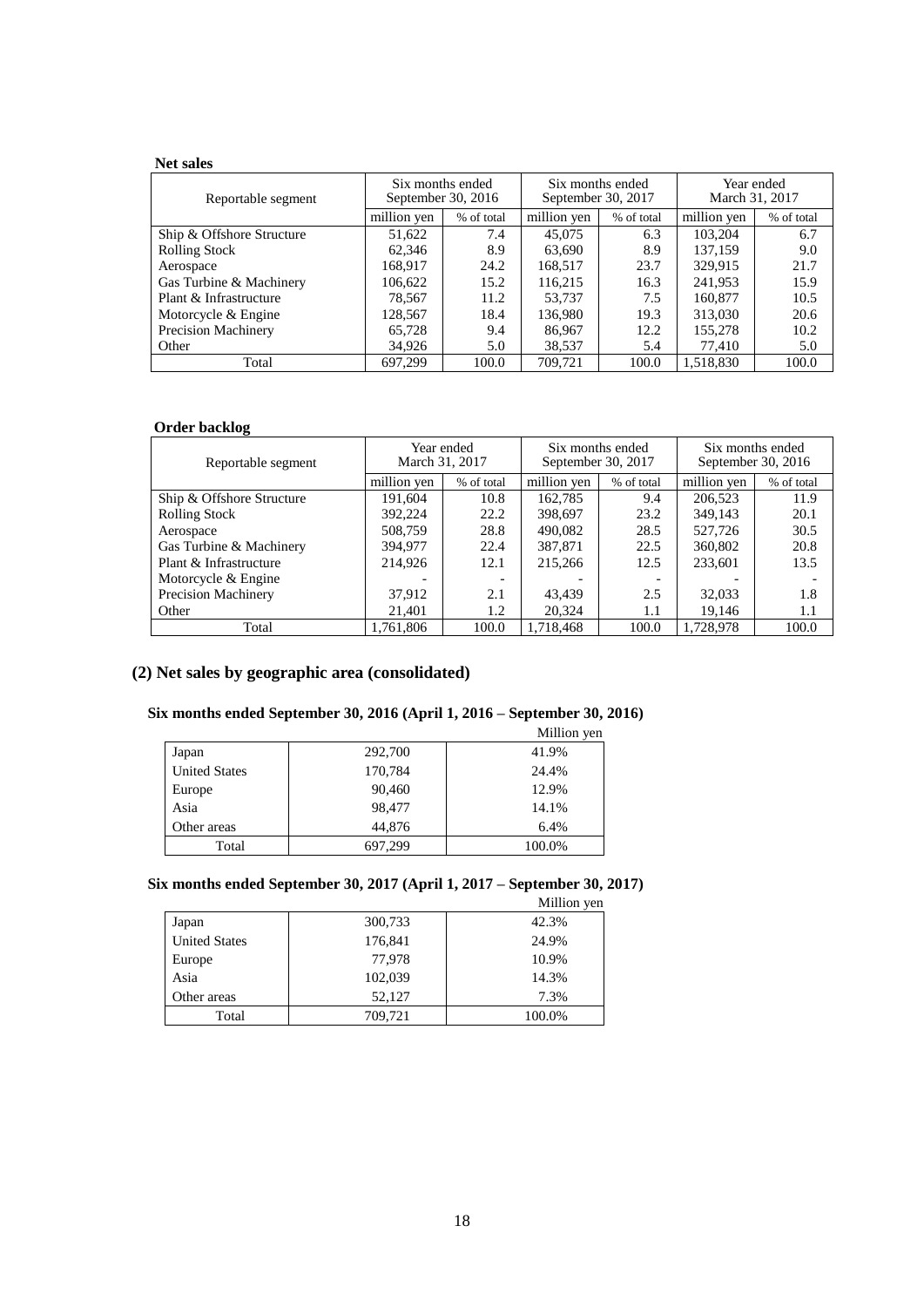## **(3) Supplementary information on earnings forecasts for the fiscal year ending March 31, 2018**

## **1) Consolidated earnings outlook**

|                                                                                                              |                                                          |                                         |                          | Billion yen                             |  |
|--------------------------------------------------------------------------------------------------------------|----------------------------------------------------------|-----------------------------------------|--------------------------|-----------------------------------------|--|
|                                                                                                              | Outlook for the year ending March 31, 2018 (fiscal 2017) | Year ended                              |                          |                                         |  |
|                                                                                                              | Revised forecast<br>(A)                                  | Forecast issued<br>July 31, 2017<br>(B) | Change<br>$(A - B)$      | March 31, 2017<br>(Fiscal 2016)(actual) |  |
| Net sales                                                                                                    | 1,590.0                                                  | 1,555.0                                 | 35.0                     | 1,518.8                                 |  |
| Operating income                                                                                             | 62.0                                                     | 58.0                                    | 4.0                      | 45.9                                    |  |
| Recurring profit                                                                                             | 55.5                                                     | 51.5                                    | 4.0                      | 36.6                                    |  |
| Net income attributable to<br>owners of parent                                                               | 38.0                                                     | 36.0                                    | 2.0                      | 26.2                                    |  |
| Orders received                                                                                              | 1,620.0                                                  | 1,560.0                                 | 60.0                     | 1,348.7                                 |  |
| Before-tax ROIC (%)                                                                                          | 6.4%                                                     | 6.0%                                    | 0.4%                     | 5.0%                                    |  |
| R&D expenses                                                                                                 | 48.0                                                     | 48.0                                    | $\overline{\phantom{0}}$ | 43.6                                    |  |
| Capital Expenditures                                                                                         | 94.0                                                     | 99.0                                    | (5.0)                    | 82.7                                    |  |
| Depreciation/Amortization                                                                                    | 52.0                                                     | 53.0                                    | (1.0)                    | 51.5                                    |  |
| Number of employees at<br>end of fiscal year<br>*Number of employees<br>outside of Japan included<br>therein | 36,400<br>$*9,100$                                       | 36,400<br>$*9,100$                      | $*$                      | 35,127<br>$*8,779$                      |  |

Notes: 1. Outlook's assumed foreign exchange rates: ¥110 = US\$1, ¥130= 1 euro

2. Before-tax ROIC = (income before income taxes + interest expense) / invested capital.

3. Capital expenditures represent the total of newly recorded property, plant and equipment and

newly recorded intangible assets. Depreciation/amortization represents depreciation and amortization

expenses on property, plant and equipment and intangible assets.

### **2) Outlook by reportable segment**

(a) Net sales and operating income (loss)

|                            |                                                          |                                        |                   |                                        |           |                                        |                       | Billion yen                            |
|----------------------------|----------------------------------------------------------|----------------------------------------|-------------------|----------------------------------------|-----------|----------------------------------------|-----------------------|----------------------------------------|
|                            | Outlook for the year ending March 31, 2018 (fiscal 2017) |                                        |                   |                                        |           | Year ended                             |                       |                                        |
| Reportable segment         | Revised forecast                                         |                                        | Forecast issued   |                                        | Change    |                                        | March 31, 2017        |                                        |
|                            | (A)                                                      |                                        | July 31, 2017 (B) |                                        | $(A - B)$ |                                        | (Fiscal 2016)(actual) |                                        |
|                            | Net sales                                                | Operating<br>income<br>$(\text{loss})$ | Net sales         | Operating<br>income<br>$(\text{loss})$ | Net sales | Operating<br>income<br>$(\text{loss})$ | Net sales             | Operating<br>income<br>$(\text{loss})$ |
| Ship & Offshore Structure  | 100.0                                                    | (5.0)                                  | 100.0             | $\Omega$                               | -         | (5.0)                                  | 103.2                 | (21.4)                                 |
| <b>Rolling Stock</b>       | 150.0                                                    | 4.5                                    | 150.0             | 5.5                                    |           | (1.0)                                  | 137.1                 | 3.4                                    |
| Aerospace                  | 335.0                                                    | 18.5                                   | 325.0             | 13.0                                   | 10.0      | 5.5                                    | 329.9                 | 25.0                                   |
| Gas Turbine & Machinery    | 265.0                                                    | 11.0                                   | 265.0             | 11.0                                   |           | $\overline{a}$                         | 241.9                 | 15.2                                   |
| Plant & Infrastructure     | 125.0                                                    | 3.0                                    | 125.0             | 3.5                                    |           | (0.5)                                  | 160.8                 | 2.6                                    |
| Motorcycle & Engine        | 335.0                                                    | 14.0                                   | 330.0             | 13.0                                   | 5.0       | 1.0                                    | 313.0                 | 11.7                                   |
| <b>Precision Machinery</b> | 195.0                                                    | 20.0                                   | 175.0             | 16.0                                   | 20.0      | 4.0                                    | 155.2                 | 13.1                                   |
| Other                      | 85.0                                                     | 4.0                                    | 85.0              | 4.0                                    |           | $\overline{\phantom{a}}$               | 77.4                  | 3.1                                    |
| Adjustments                |                                                          | (8.0)                                  |                   | (8.0)                                  |           |                                        |                       | (7.0)                                  |
| Total                      | 1,590.0                                                  | 62.0                                   | 1,555.0           | 58.0                                   | 35.0      | 4.0                                    | 1,518.8               | 45.9                                   |